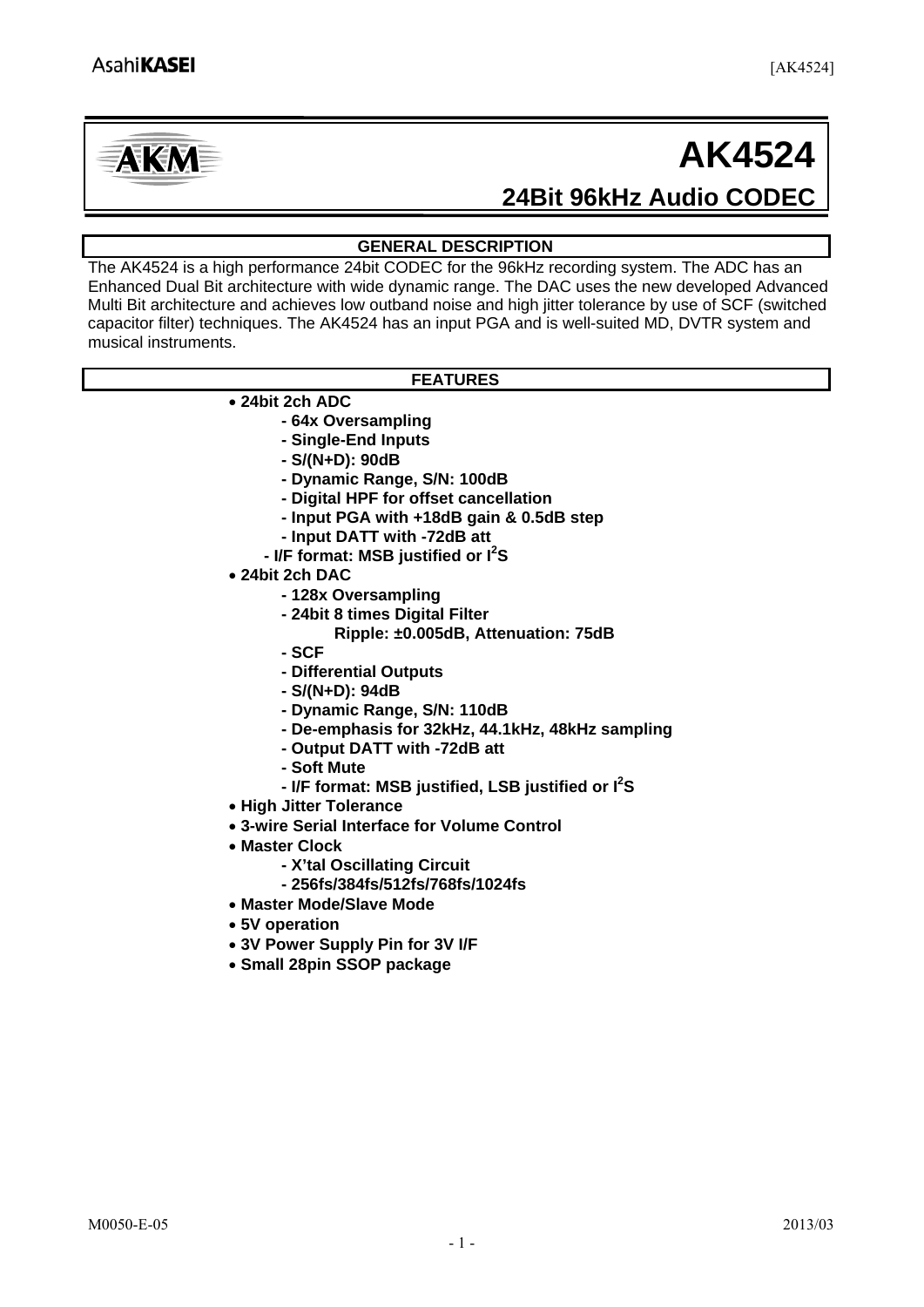# **Block Diagram**



Block Diagram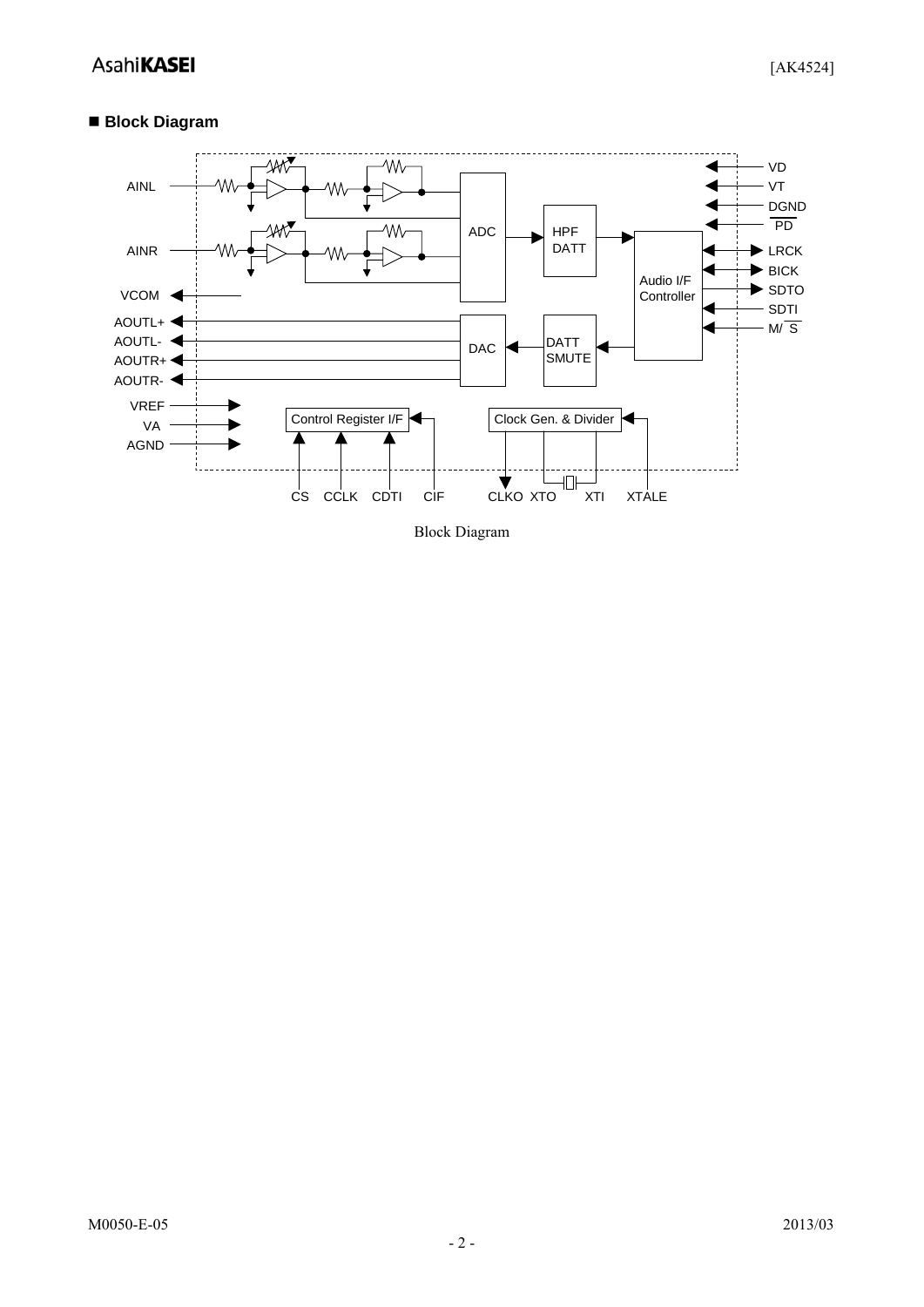## **Ordering Guide**

AK4524VM −20 ∼ +85°C 28pin SSOP (0.65mm pitch)

# **Pin Layout**

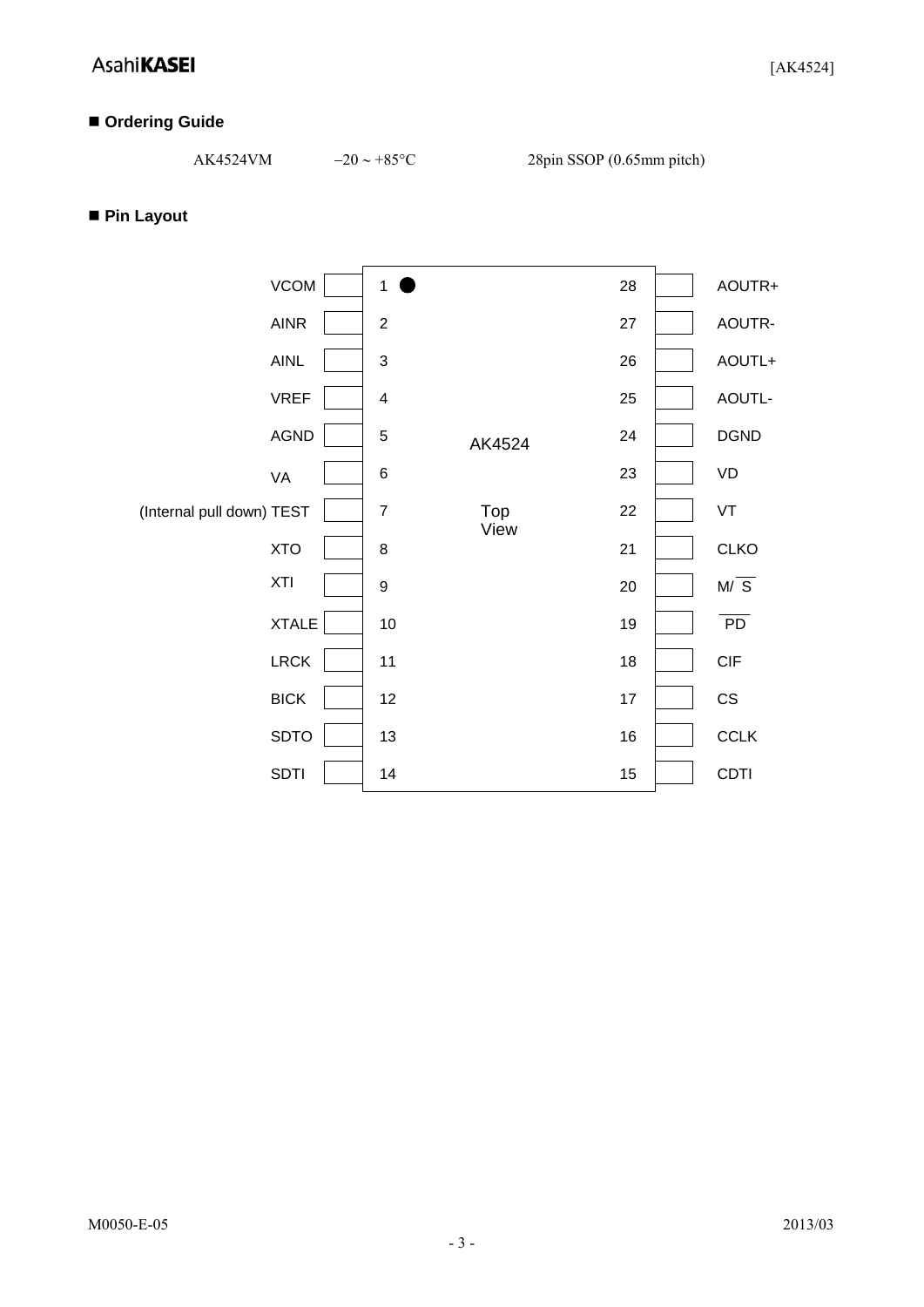|                | <b>PIN/FUNCTION</b>   |                          |                                                                            |  |  |  |
|----------------|-----------------------|--------------------------|----------------------------------------------------------------------------|--|--|--|
| No.            | Pin Name              | I/O                      | Function                                                                   |  |  |  |
|                |                       |                          | Common Voltage Output Pin, VA/2                                            |  |  |  |
| 1              | <b>VCOM</b>           | $\Omega$                 | Bias voltage of ADC inputs and DAC outputs.                                |  |  |  |
| $\overline{2}$ | <b>AINR</b>           | I                        | Rch Analog Input Pin                                                       |  |  |  |
| 3              | <b>AINL</b>           | $\mathbf{I}$             | Lch Analog Input Pin                                                       |  |  |  |
|                |                       |                          | Voltage Reference Input Pin, VA                                            |  |  |  |
| 4              | <b>VREF</b>           | I                        | Used as a voltage reference by ADC & DAC. VREF is connected externally to  |  |  |  |
|                |                       |                          | filtered VA.                                                               |  |  |  |
| 5              | <b>AGND</b>           | $\blacksquare$           | Analog Ground Pin                                                          |  |  |  |
| 6              | <b>VA</b>             | $\blacksquare$           | Analog Power Supply Pin, $4.75 \sim 5.25V$                                 |  |  |  |
| 7              | <b>TEST</b>           | I                        | <b>Test Pin</b><br>(Internal pull-down pin)                                |  |  |  |
| $8\,$          | <b>XTO</b>            | $\overline{O}$           | X'tal Output Pin                                                           |  |  |  |
| 9              | <b>XTI</b>            | I                        | X'tal/Master Clock Input Pin                                               |  |  |  |
|                |                       |                          | X'tal Osc Enable Pin                                                       |  |  |  |
| 10             | <b>XTALE</b>          | Ι                        | "H": Enable, "L": Disable                                                  |  |  |  |
| 11             | <b>LRCK</b>           | I/O                      | Input/Output Channel Clock Pin                                             |  |  |  |
| 12             | <b>BICK</b>           | I/O                      | Audio Serial Data Clock Pin                                                |  |  |  |
| 13             | <b>SDTO</b>           | $\Omega$                 | Audio Serial Data Output Pin                                               |  |  |  |
| 14             | <b>SDTI</b>           | I                        | Audio Serial Data Input Pin                                                |  |  |  |
| 15             | <b>CDTI</b>           | I                        | Control Data Input Pin                                                     |  |  |  |
| 16             | <b>CCLK</b>           | I                        | Control Data Clock Pin                                                     |  |  |  |
| 17             | CS                    | I                        | Chip Select Pin                                                            |  |  |  |
|                |                       |                          | Control Data I/F Format Pin                                                |  |  |  |
| 18             | <b>CIF</b>            | I                        | "H": CS falling trigger, "L": CS rising trigger                            |  |  |  |
| 19             | $\overline{PD}$       | I                        | Power-Down Mode Pin                                                        |  |  |  |
|                |                       |                          | "H": Power up, "L": Power down, reset and initialize the control register. |  |  |  |
| 20             | $M/\overline{S}$      | I                        | Master/Slave Mode Pin                                                      |  |  |  |
|                |                       |                          | "H": Master mode, "L": Slave mode                                          |  |  |  |
| 21             | <b>CLKO</b>           | $\Omega$                 | Master Clock Output Pin                                                    |  |  |  |
| 22             | <b>VT</b>             | $\overline{\phantom{0}}$ | Output Buffer Power Supply Pin, $2.7 \sim 5.25V$                           |  |  |  |
| 23             | <b>VD</b>             | $\blacksquare$           | Digital Power Supply Pin, $4.75 \sim 5.25V$                                |  |  |  |
| 24             | $\operatorname{DGND}$ | $\overline{\phantom{0}}$ | Digital Ground Pin                                                         |  |  |  |
| 25             | AOUTL-                | $\mathcal{O}$            | Lch Negative Analog Output Pin                                             |  |  |  |
| 26             | $AOUTL+$              | $\overline{O}$           | Lch Positive Analog Output Pin                                             |  |  |  |
| 27             | AOUTR-                | $\mathcal{O}$            | Rch Negative Analog Output Pin                                             |  |  |  |
| 28             | AOUTR+                | $\mathcal{O}$            | Rch Positive Analog Output Pin                                             |  |  |  |

Note: All input pins except pull-down pins should not be left floating.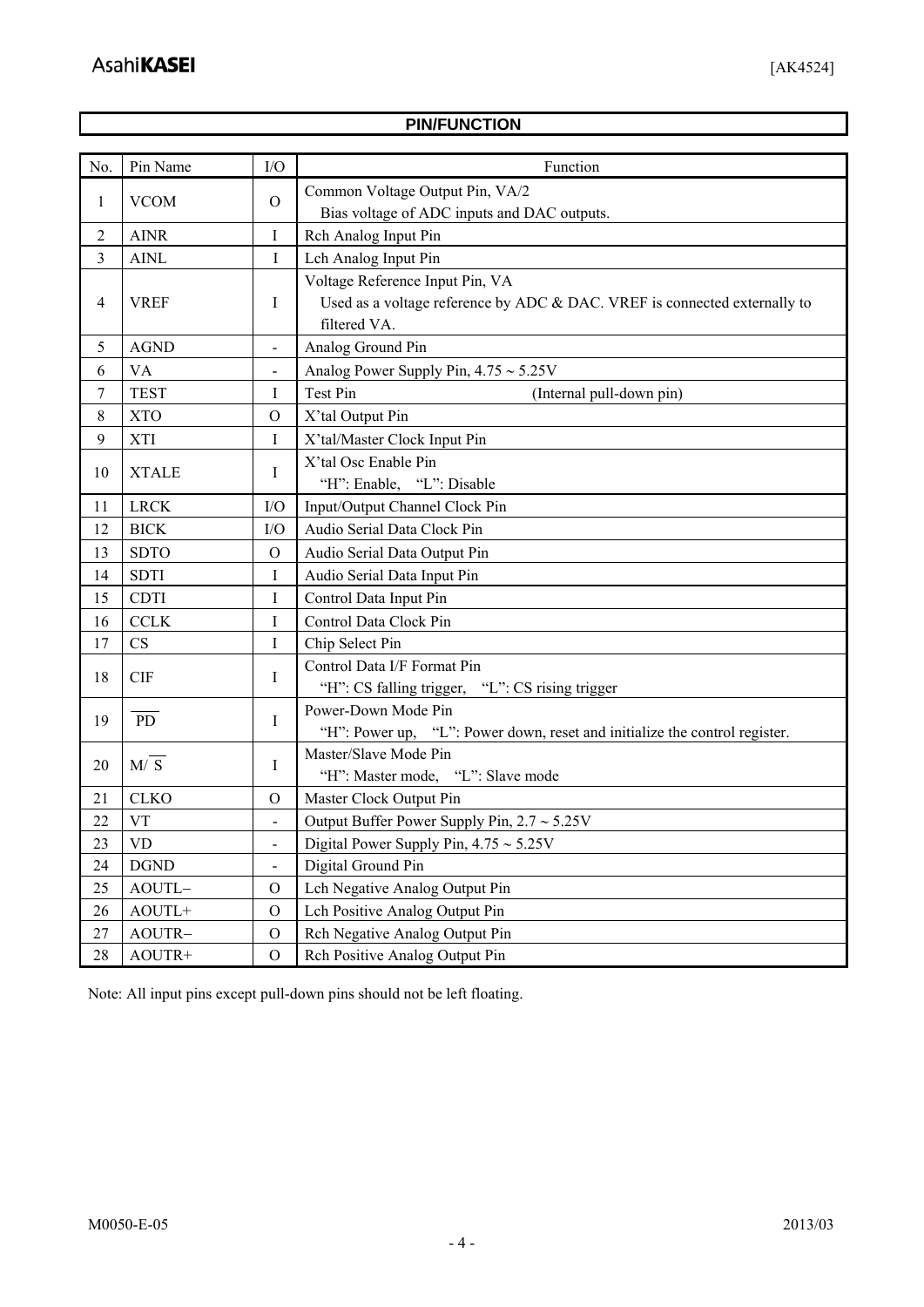|                                       | <b>ABSOLUTE MAXIMUM RATINGS</b>        |               |        |          |                 |  |  |  |  |  |
|---------------------------------------|----------------------------------------|---------------|--------|----------|-----------------|--|--|--|--|--|
| $(AGND, DGND=0V; Note 1)$             |                                        |               |        |          |                 |  |  |  |  |  |
| <b>Parameter</b>                      |                                        | <b>Symbol</b> | min    | max      | Unit            |  |  |  |  |  |
| Power Supplies:                       | Analog                                 | VA            | $-0.3$ | 6.0      | V               |  |  |  |  |  |
|                                       | Digital                                | VD            | $-0.3$ | 6.0      | V               |  |  |  |  |  |
|                                       | Output Buffer                          | VT            | $-0.3$ | 6.0      | V               |  |  |  |  |  |
|                                       | VD-VA                                  | <b>VDA</b>    |        | 0.3      | V               |  |  |  |  |  |
|                                       | Input Current, Any Pin Except Supplies |               |        | $\pm 10$ | mA              |  |  |  |  |  |
| Analog Input Voltage                  |                                        | <b>VINA</b>   | $-0.3$ | $VA+0.3$ | V               |  |  |  |  |  |
| Digital Input Voltage                 |                                        | <b>VIND</b>   | $-0.3$ | $VA+0.3$ | V               |  |  |  |  |  |
| Ambient Temperature (powered applied) |                                        | Ta            | $-20$  | 85       | $\rm ^{\circ}C$ |  |  |  |  |  |
| <b>Storage Temperature</b>            |                                        | Tstg          | $-65$  | 150      | $\rm ^{\circ}C$ |  |  |  |  |  |

Note: 1. All voltages with respect to ground.

WARNING: Operation at or beyond these limits may result in permanent damage to the device. Normal operation is not guaranteed at these extremes.

|                         | <b>RECOMMENDED OPERATING CONDITIONS</b> |               |      |     |      |      |  |  |  |  |
|-------------------------|-----------------------------------------|---------------|------|-----|------|------|--|--|--|--|
| (AGND, DGND=0V; Note 1) |                                         |               |      |     |      |      |  |  |  |  |
| <b>Parameter</b>        |                                         | <b>Symbol</b> | min  | typ | max  | Unit |  |  |  |  |
| Power Supplies          | Analog                                  | VA            | 4.75 | 5.0 | 5.25 |      |  |  |  |  |
| (Note 2)                | Digital                                 | VD            | 4.75 | 5.0 | VA   |      |  |  |  |  |
|                         | Output Buffer                           | VT            | 2.7  | 3.0 | VD   |      |  |  |  |  |
| Voltage Reference       |                                         | VREF          | 3.0  |     | VA   |      |  |  |  |  |

Note: 1. All voltages with respect to ground.

2. VA and VD should be powered at the same time or VA should be powered earlier than VD. The power up sequence between VA and VT, or VD and VT is not critical.

\*AKM assumes no responsibility for the usage beyond the conditions in this datasheet.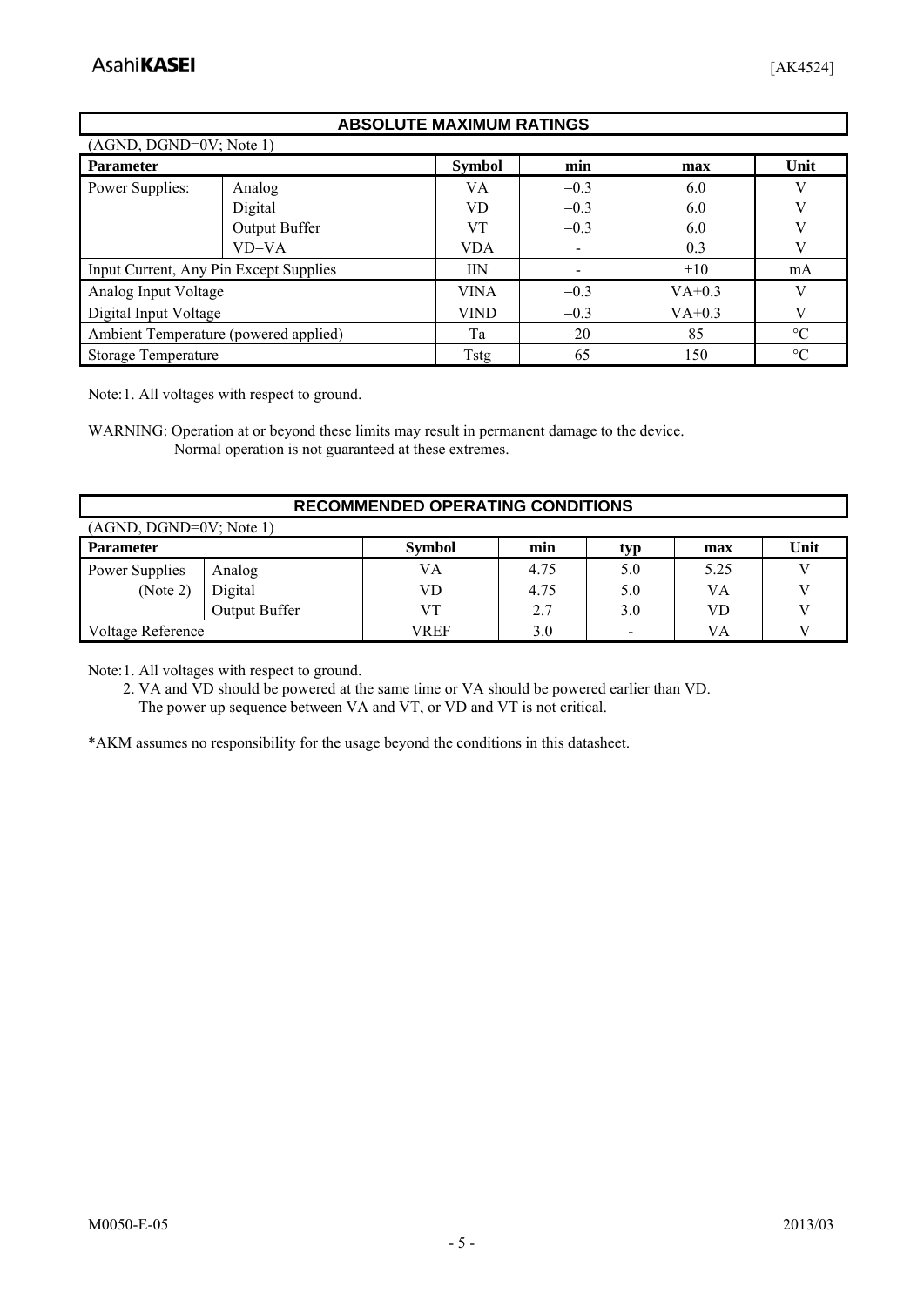$\mathbf I$ 

|                         |                                                   | (Ta=25°C; VA, VD, VT=5.0V; AGND=DGND=0V; VREF=VA; fs=44.1kHz; Signal Frequency=1kHz; 24bit Data;                    |                  |     |     |                                   |
|-------------------------|---------------------------------------------------|---------------------------------------------------------------------------------------------------------------------|------------------|-----|-----|-----------------------------------|
| <b>Parameter</b>        |                                                   | Measurement frequency = $10Hz \sim 20kHz$ at fs=44.1kHz, $10Hz \sim 40kHz$ at fs=96kHz; unless otherwise specified) | min              | typ | max | Unit                              |
|                         | <b>Input PGA Characteristics:</b>                 |                                                                                                                     |                  |     |     |                                   |
| Input Voltage           |                                                   | (Note 3)                                                                                                            | 2.7              | 2.9 | 3.1 | Vpp                               |
| <b>Input Resistance</b> |                                                   |                                                                                                                     | 5                | 10  | 15  | $k\Omega$                         |
| <b>Step Size</b>        |                                                   |                                                                                                                     | 0.2              | 0.5 | 0.8 | dB                                |
| Gain Control Range      |                                                   |                                                                                                                     | $\boldsymbol{0}$ |     | 18  | dB                                |
|                         | <b>ADC Analog Input Characteristics: IPGA=0dB</b> |                                                                                                                     |                  |     |     |                                   |
| Resolution              |                                                   |                                                                                                                     |                  |     | 24  | <b>Bits</b>                       |
| $S/(N+D)$               | $(-0.5dBFS)$                                      | $fs = 44.1kHz$                                                                                                      | 84               | 90  |     | dB                                |
|                         |                                                   | $fs = 96kHz$                                                                                                        | 80               | 88  |     | dB                                |
| DR                      | $(-60dBFS)$                                       | fs=44.1kHz, A-weighted                                                                                              | 94               | 100 |     | dB                                |
|                         |                                                   | $fs = 96kHz$                                                                                                        | 88               | 96  |     | dB                                |
| S/N                     |                                                   | fs=44.1kHz, A-weighted                                                                                              | 94               | 100 |     | dB                                |
|                         |                                                   | $fs = 96kHz$                                                                                                        | 88               | 96  |     | dB                                |
| Interchannel Isolation  |                                                   |                                                                                                                     | 90               | 105 |     | dB                                |
|                         | <b>Interchannel Gain Mismatch</b>                 |                                                                                                                     |                  | 0.2 | 0.5 | dB                                |
| Gain Drift              |                                                   |                                                                                                                     |                  | 20  |     | $ppm/\sqrt{\text{C}}$             |
| Power Supply Rejection  |                                                   | (Note 4)                                                                                                            |                  | 50  |     | dB                                |
|                         | <b>DAC Analog Output Characteristics:</b>         |                                                                                                                     |                  |     |     |                                   |
| Resolution              |                                                   |                                                                                                                     |                  |     | 24  | <b>Bits</b>                       |
| $S/(N+D)$               | (0dBFS)                                           | $fs = 44.1kHz$                                                                                                      | 88               | 94  |     | dB                                |
|                         |                                                   | fs=96kHz                                                                                                            | 85               | 93  |     | dB                                |
| DR                      | $(-60dBFS)$                                       | fs=44.1kHz, A-weighted                                                                                              | 104              | 110 |     | dB                                |
|                         |                                                   | $fs = 96kHz$                                                                                                        | 96               | 104 |     | dB                                |
| S/N                     |                                                   | fs=44.1kHz, A-weighted                                                                                              | 104              | 110 |     | dB                                |
|                         |                                                   | fs=96kHz                                                                                                            | 96               | 104 |     | dB                                |
| Interchannel Isolation  |                                                   |                                                                                                                     | 100              | 110 |     | dB                                |
|                         | Interchannel Gain Mismatch                        |                                                                                                                     |                  | 0.2 | 0.5 | dB                                |
| Gain Drift              |                                                   |                                                                                                                     |                  | 20  |     | $ppm$ <sup>o</sup> $\overline{C}$ |
| <b>Output Voltage</b>   |                                                   | (Note 5)                                                                                                            | 5.0              | 5.4 | 5.8 | Vpp                               |
| <b>Load Resistance</b>  |                                                   | (In case of AC load)                                                                                                | 1                |     |     | $k\Omega$                         |
| <b>Output Current</b>   |                                                   | (In case of AC load)                                                                                                |                  |     | 1.5 | mA                                |
| Load Capacitance        |                                                   |                                                                                                                     |                  |     | 25  | pF                                |

**ANALOG CHARACTERISTICS** 

Note: 3. Full scale (0dB) of the input voltage at PGA=0dB. This voltage is proportional to VREF. Vin=0.58 x VREF.

4. PSR is applied to VA, VD, VT with 1kHz, 50mVpp. VREF pin is held a constant voltage.

5. Full scale (0dB) of the output voltage when summing the differential outputs, AOUT+/− by unity gain.

This voltage is proportional to VREF. Vout=1.08 x VREF x Gain.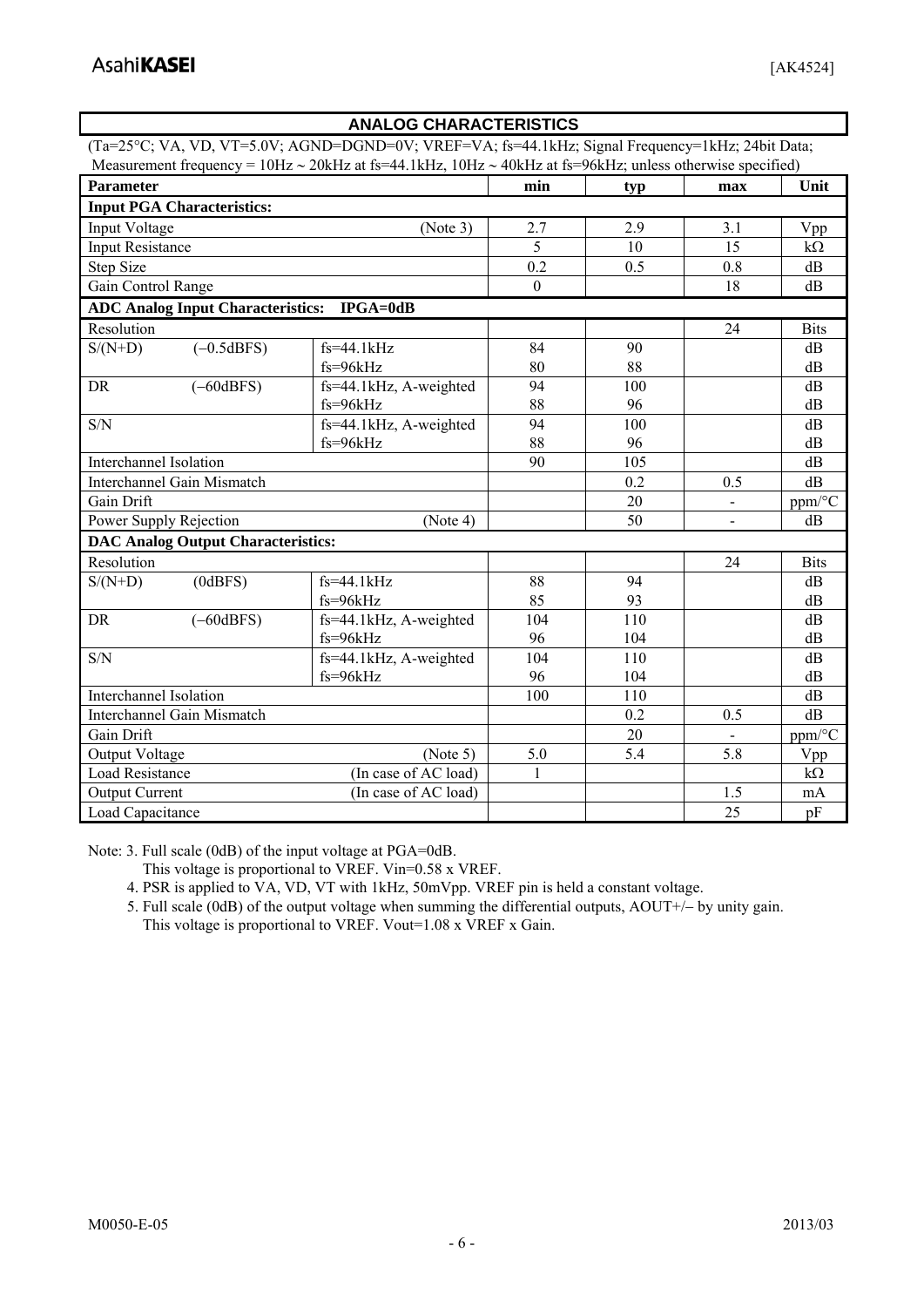| Parameter                                  | min | typ | max | Unit    |
|--------------------------------------------|-----|-----|-----|---------|
| <b>Power Supplies</b>                      |     |     |     |         |
| Power Supply Current                       |     |     |     |         |
| Normal Operation ( $PD = "H"$ )            |     |     |     |         |
| VA.                                        |     | 30  | 45  | mA      |
| $VD+VT$<br>$(fs=44.1kHz)$                  |     | 16  | 24  | mA      |
| $(fs=96kHz)$                               |     | 24  | 36  | mA      |
| Power-down mode ( $PD = "L"$ )<br>(Note 6) |     |     |     |         |
| VA.                                        |     | 10  | 100 | μA      |
| $VD+VT$                                    |     | 10  | 100 | $\mu A$ |

Note: 6. XTALE="L" and all digital input pins are held VD or DGND.

| <b>FILTER CHARACTERISTICS</b>                                       |                |               |                  |           |                |      |  |  |  |
|---------------------------------------------------------------------|----------------|---------------|------------------|-----------|----------------|------|--|--|--|
| (Ta=25°C; VA, VD=4.75 ~ 5.25V; VT=2.7 ~ 5.25V; fs=44.1kHz; DEM=OFF) |                |               |                  |           |                |      |  |  |  |
| <b>Parameter</b>                                                    |                | <b>Symbol</b> | min              | typ       | max            | Unit |  |  |  |
| <b>ADC Digital Filter (Decimation LPF):</b>                         |                |               |                  |           |                |      |  |  |  |
| (Note 7)<br>Passband                                                | $-0.005dB$     | PB            | $\mathbf{0}$     |           | 19.76          | kHz  |  |  |  |
|                                                                     | $-0.02dB$      |               |                  | 20.02     |                | kHz  |  |  |  |
|                                                                     | $-0.06dB$      |               |                  | 20.20     | $\blacksquare$ | kHz  |  |  |  |
|                                                                     | $-6.0dB$       |               |                  | 22.05     |                | kHz  |  |  |  |
| Stopband                                                            |                | <b>SB</b>     | 24.34            |           |                | kHz  |  |  |  |
| Passband Ripple                                                     |                | PR            |                  |           | ±0.005         | dB   |  |  |  |
| Stopband Attenuation                                                |                | <b>SA</b>     | 80               |           |                | dB   |  |  |  |
| Group Delay                                                         | GD             |               | 31               |           | 1/fs           |      |  |  |  |
| Group Delay Distortion                                              | $\triangle$ GD |               | $\theta$         |           | $\mu$ s        |      |  |  |  |
| <b>ADC Digital Filter (HPF):</b>                                    |                |               |                  |           |                |      |  |  |  |
| Frequency Response<br>(Note 7)                                      | $-3dB$         | <b>FR</b>     |                  | 0.9       |                | Hz   |  |  |  |
|                                                                     | $-0.5dB$       |               |                  | 2.7       |                | Hz   |  |  |  |
|                                                                     | $-0.1dB$       |               |                  | 6.0       |                | Hz   |  |  |  |
| <b>DAC Digital Filter:</b>                                          |                |               |                  |           |                |      |  |  |  |
| Passband<br>(Note 7)                                                | $-0.01dB$      | PB            | $\boldsymbol{0}$ |           | 20.0           | kHz  |  |  |  |
|                                                                     | $-6.0dB$       |               |                  | 22.05     |                | kHz  |  |  |  |
| Stopband                                                            |                | SB            | 24.1             |           |                | kHz  |  |  |  |
| Passband Ripple                                                     |                | PR            |                  |           | ±0.005         | dB   |  |  |  |
| Stopband Attenuation                                                |                | <b>SA</b>     | 75               |           |                | dB   |  |  |  |
| Group Delay                                                         | (Note 8)       | GD            |                  | 30        |                | 1/fs |  |  |  |
| DAC Digital Filter + SCF:                                           |                |               |                  |           |                |      |  |  |  |
| Frequency Response:                                                 |                | <b>FR</b>     |                  |           |                |      |  |  |  |
| $0 \sim 20.0$ kHz                                                   |                |               |                  | $\pm 0.2$ |                | dB   |  |  |  |
| $\sim$ 40kHz                                                        | (Note 9)       |               |                  | $\pm 0.3$ |                | dB   |  |  |  |

Note: 7. The passband and stopband frequencies scale with fs. For example, 20.02kHz at −0.02dB is 0.454 x fs. The reference frequency of these responses is 1kHz.

 8. The calculating delay time which occurred by digital filtering. This time is from the input of analog signal to setting the 24bit data of both channels to the output register for ADC. For DAC, this time is from setting the 24bit data of both channels on input register to the output of analog signal.

9. fs=96kHz.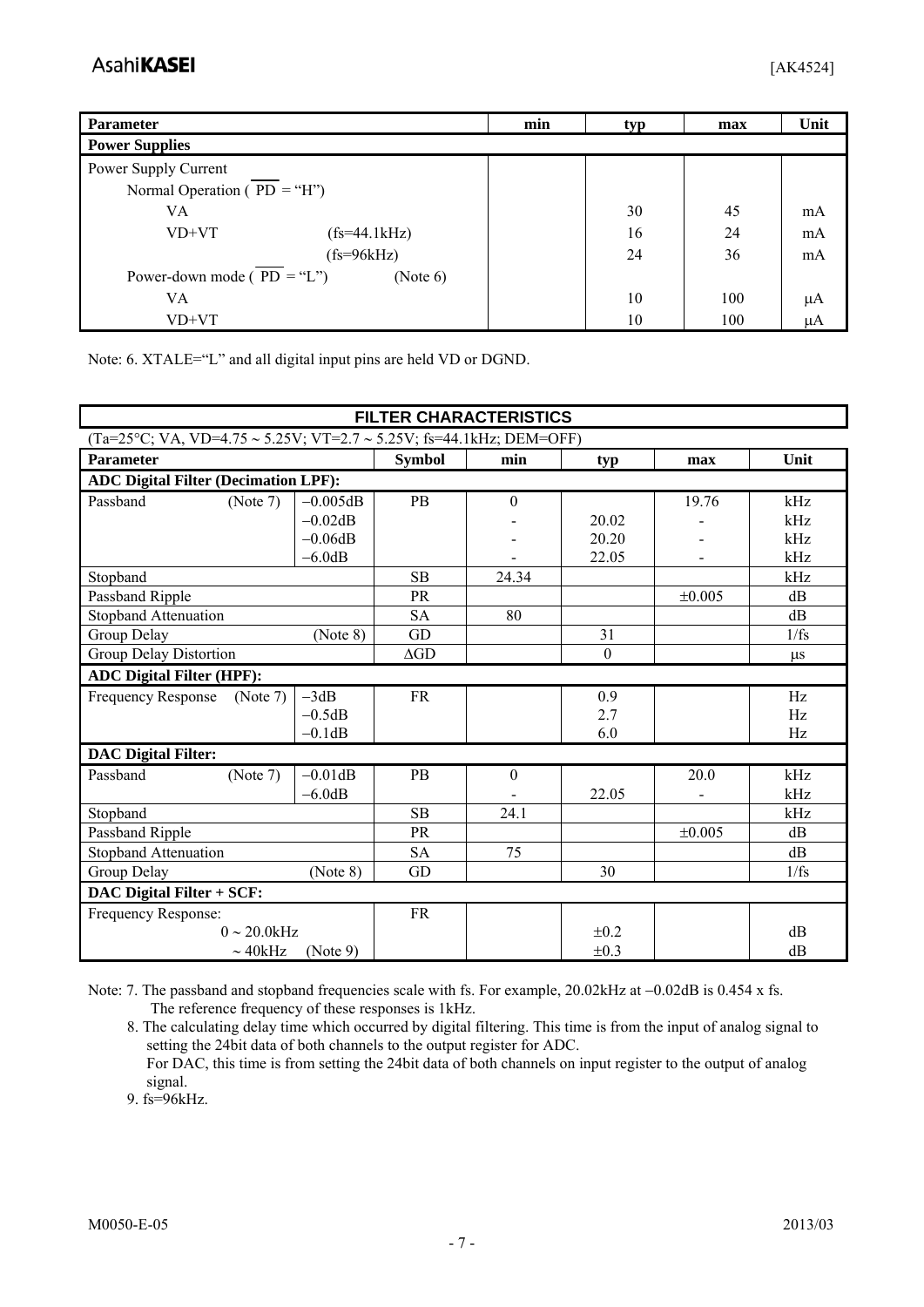| <b>DIGITAL CHARACTERISTICS</b>                                |               |                  |     |                          |      |  |  |  |  |
|---------------------------------------------------------------|---------------|------------------|-----|--------------------------|------|--|--|--|--|
| $(Ta=25\degree C; VA, VD=4.75 \sim 5.25V; VT=2.7 \sim 5.25V)$ |               |                  |     |                          |      |  |  |  |  |
| <b>Parameter</b>                                              | <b>Symbol</b> | min              | typ | <b>Max</b>               | Unit |  |  |  |  |
| High-Level Input Voltage                                      | VIH           | 2.2              |     | $\overline{\phantom{0}}$ |      |  |  |  |  |
| Low-Level Input Voltage                                       | VIL           |                  |     | 0.8                      |      |  |  |  |  |
| High-Level Output Voltage (Iout= $-100\mu$ A) (Note 10)       | VOH           | $2.7 / VT - 0.5$ |     | $\overline{\phantom{0}}$ |      |  |  |  |  |
| Low-Level Output Voltage (Iout= $100\mu$ A)                   | VOL           |                  |     | 0.5                      |      |  |  |  |  |
| <b>Input Leakage Current</b>                                  | Iin           |                  |     | $\pm 10$                 | μA   |  |  |  |  |

Note: 10. Min value is lower voltage of 2.7V or VT−0.5V.

|                                                 | <b>SWITCHING CHARACTERISTICS</b> |                                                                        |               |             |     |        |               |
|-------------------------------------------------|----------------------------------|------------------------------------------------------------------------|---------------|-------------|-----|--------|---------------|
|                                                 |                                  | $(Ta=25\degree C; VA, VD=4.75 \sim 5.25V, VT=2.7 \sim 5.25V; CL=20pF)$ |               |             |     |        |               |
| <b>Parameter</b>                                |                                  |                                                                        | <b>Symbol</b> | min         | typ | max    | Unit          |
| <b>Master Clock Timing</b>                      |                                  |                                                                        |               |             |     |        |               |
|                                                 | Crystal Resonator                | Frequency                                                              |               | 11.2896     |     | 24.576 | <b>MHz</b>    |
| <b>External Clock</b>                           |                                  | Frequency                                                              | fCLK          | 8.192       |     | 49.152 | <b>MHz</b>    |
|                                                 |                                  | Pulse Width Low                                                        | tCLKL         | $0.4$ /fCLK |     |        | ns            |
|                                                 |                                  | Pulse Width High                                                       | tCLKH         | $0.4$ /fCLK |     |        | ns            |
| <b>CLKO</b> Output                              |                                  | Frequency                                                              | <b>fMCK</b>   | 11.2896     |     | 24.576 | MHz.          |
| (X'tal mode)                                    |                                  | Duty Cycle                                                             | dMCK          | 35          |     | 65     | $\frac{0}{0}$ |
| <b>LRCK Frequency</b>                           |                                  |                                                                        |               |             |     |        |               |
|                                                 |                                  | Normal Speed Mode (DFS0="0", DFS1="0")                                 | fsn           | 32          |     | 48     | kHz           |
|                                                 |                                  | Double Speed Mode (DFS0="1", DFS1="0")                                 | fsd           | 64          |     | 96     | kHz           |
|                                                 |                                  | Quad Speed Mode (DFS0="0", DFS1="1")                                   | fsq           | 128         |     | 192    | kHz           |
| Duty Cycle                                      |                                  | Slave mode                                                             |               | 45          |     | 55     | $\frac{0}{0}$ |
|                                                 |                                  | Master mode                                                            |               |             | 50  |        | $\frac{0}{0}$ |
| <b>Audio Interface Timing</b>                   |                                  |                                                                        |               |             |     |        |               |
| <b>Slave mode</b>                               |                                  |                                                                        |               |             |     |        |               |
| <b>BICK Period</b>                              |                                  | tBCK                                                                   | 81            |             |     | ns     |               |
| <b>BICK Pulse Width Low</b>                     |                                  | tBCKL                                                                  | 33            |             |     | ns     |               |
| Pulse Width High                                |                                  | tBCKH                                                                  | 33            |             |     | ns     |               |
| LRCK Edge to BICK "^"<br>(Note 11)              |                                  | tLRB                                                                   | 20            |             |     | ns     |               |
| BICK " <sup>1</sup> " to LRCK Edge<br>(Note 11) |                                  | tBLR                                                                   | 20            |             |     | ns     |               |
|                                                 |                                  | LRCK to SDTO (MSB) (Except $I^2S$ mode)                                | tLRS          |             |     | 40     | ns            |
|                                                 | BICK "↓" to SDTO                 |                                                                        | tBSD          |             |     | 40     | ns            |
|                                                 | SDTI Hold Time                   |                                                                        | tSDH          | 20          |     |        | ns            |
|                                                 | <b>SDTI</b> Setup Time           |                                                                        | tSDS          | 20          |     |        | ns            |
| <b>Master mode</b>                              |                                  |                                                                        |               |             |     |        |               |
| <b>BICK Frequency</b>                           |                                  | <b>fBCK</b>                                                            |               | 64fs        |     | Hz     |               |
| <b>BICK Duty</b>                                |                                  |                                                                        | dBCK          |             | 50  |        | $\frac{0}{0}$ |
|                                                 | BICK "↓" to LRCK                 |                                                                        | tMBLR         | $-20$       |     | 20     | ns            |
|                                                 | BICK "↓" to SDTO                 |                                                                        | tBSD          | $-20$       |     | 20     | ns            |
|                                                 | <b>SDTI Hold Time</b>            |                                                                        | tSDH          | 20          |     |        | ns            |
|                                                 | SDTI Setup Time                  |                                                                        | tSDS          | 20          |     |        | ns            |

Note 11. BICK rising edge must not occur at the same time as LRCK edge.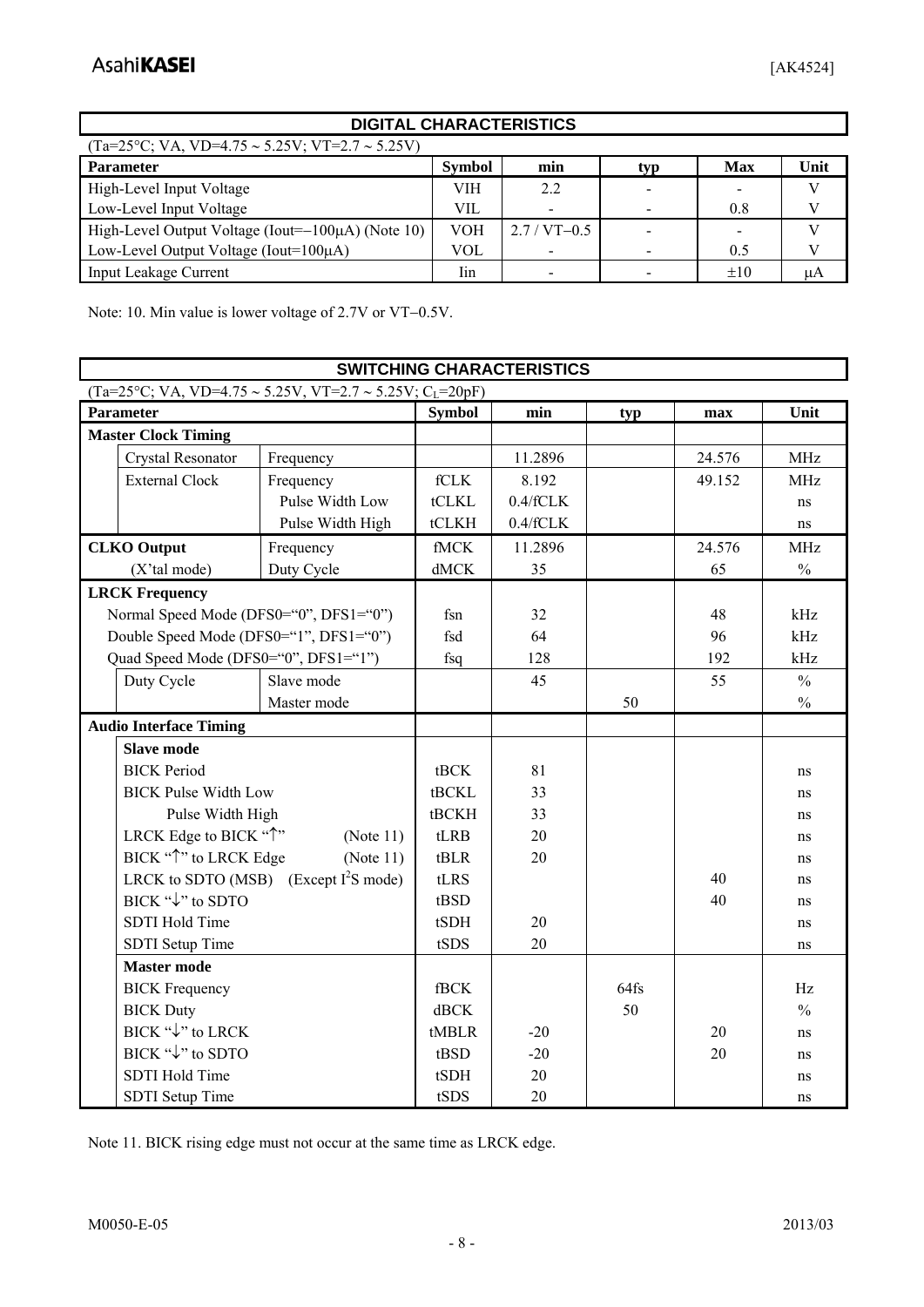# Asahi**KASEI** [AK4524]

| <b>Parameter</b>                             | <b>Symbol</b> | min | typ | max | Unit |
|----------------------------------------------|---------------|-----|-----|-----|------|
| <b>Control Interface Timing</b>              |               |     |     |     |      |
| $CIF=\mathcal{C}$                            |               |     |     |     |      |
| <b>CCLK Period</b>                           | tCCK          | 200 |     |     | ns   |
| <b>CCLK Pulse Width Low</b>                  | tCCKL         | 80  |     |     | ns   |
| Pulse Width High                             | tCCKH         | 80  |     |     | ns   |
| <b>CDTI</b> Setup Time                       | tCDS          | 40  |     |     | ns   |
| <b>CDTI Hold Time</b>                        | tCDH          | 40  |     |     | ns   |
| CS "H" Time                                  | tCSW          | 150 |     |     | ns   |
| CS "L" Time                                  | tCSW          | 150 |     |     | ns   |
| CS "^" to CCLK "^"                           | tCSS          | 150 |     |     | ns   |
| CCLK "^" to CS "^"                           | tCSH          | 50  |     |     | ns   |
| $CIF = '1$                                   |               |     |     |     |      |
| <b>CCLK</b> Period                           | tCCK          | 200 |     |     | ns   |
| <b>CCLK Pulse Width Low</b>                  | tCCKL         | 80  |     |     | ns   |
| Pulse Width High                             | tCCKH         | 80  |     |     | ns   |
| <b>CDTI</b> Setup Time                       | tCDS          | 40  |     |     | ns   |
| <b>CDTI Hold Time</b>                        | tCDH          | 40  |     |     | ns   |
| CS "H" Time                                  | tCSW          | 150 |     |     | ns   |
| CS "L" Time                                  | tCSW          | 150 |     |     | ns   |
| CS "↓" to CCLK "↑"                           | tCSS          | 150 |     |     | ns   |
| CCLK "↑" to CS "↓"                           | tCSH          | 50  |     |     | ns   |
| <b>Reset Timing</b>                          |               |     |     |     |      |
| PD Pulse Width<br>(Note 12)                  | tPD           | 150 |     |     | ns   |
| RSTAD " $\uparrow$ " to SDTO valid (Note 13) | tPDV          |     | 516 |     | 1/fs |

Note: 12. The AK4524 can be reset by bringing  $\overline{PD}$  "L".

13. These cycles are the number of LRCK rising from RSTAD bit.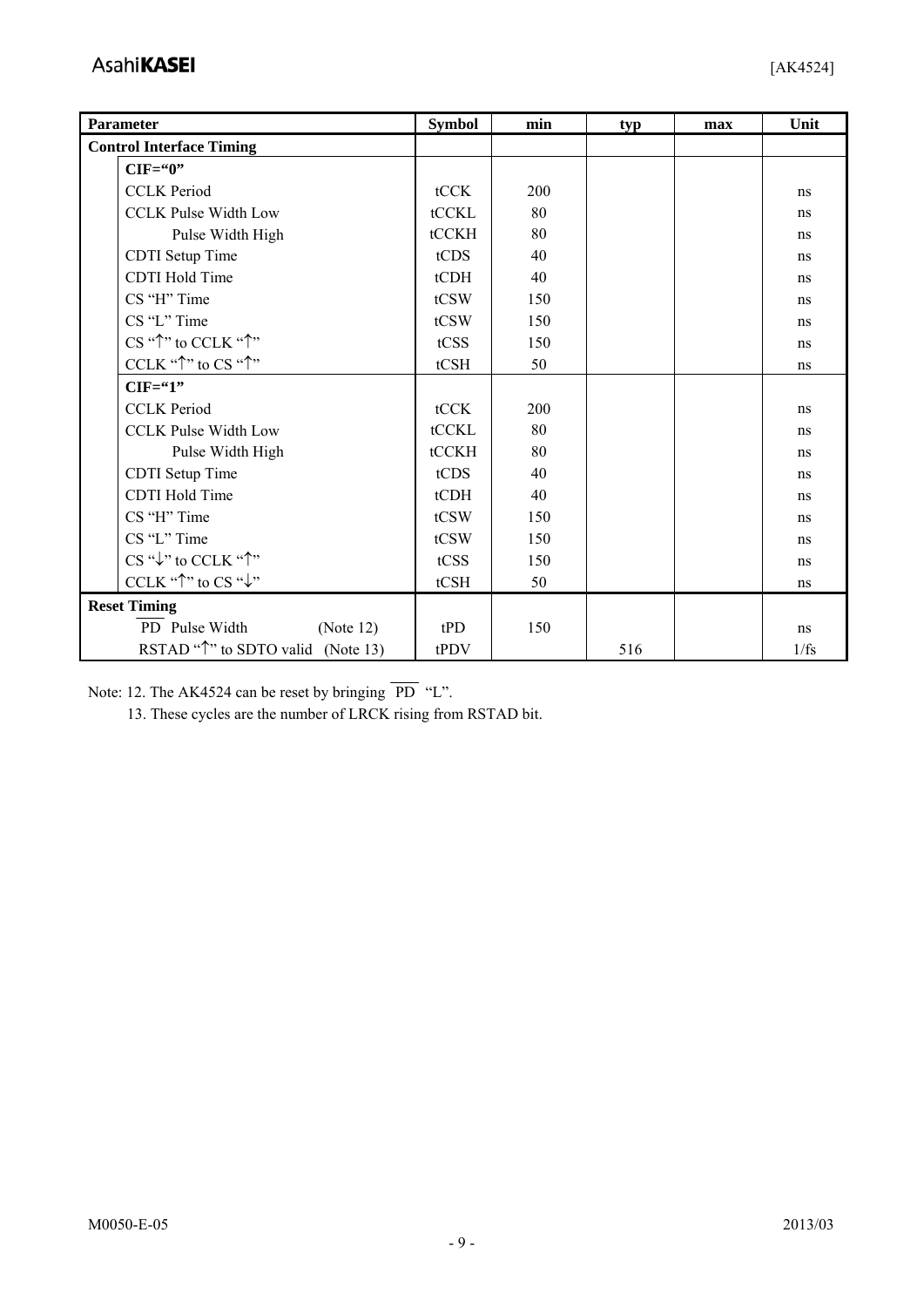# **Timing Diagram**



Audio Interface Timing (Slave mode)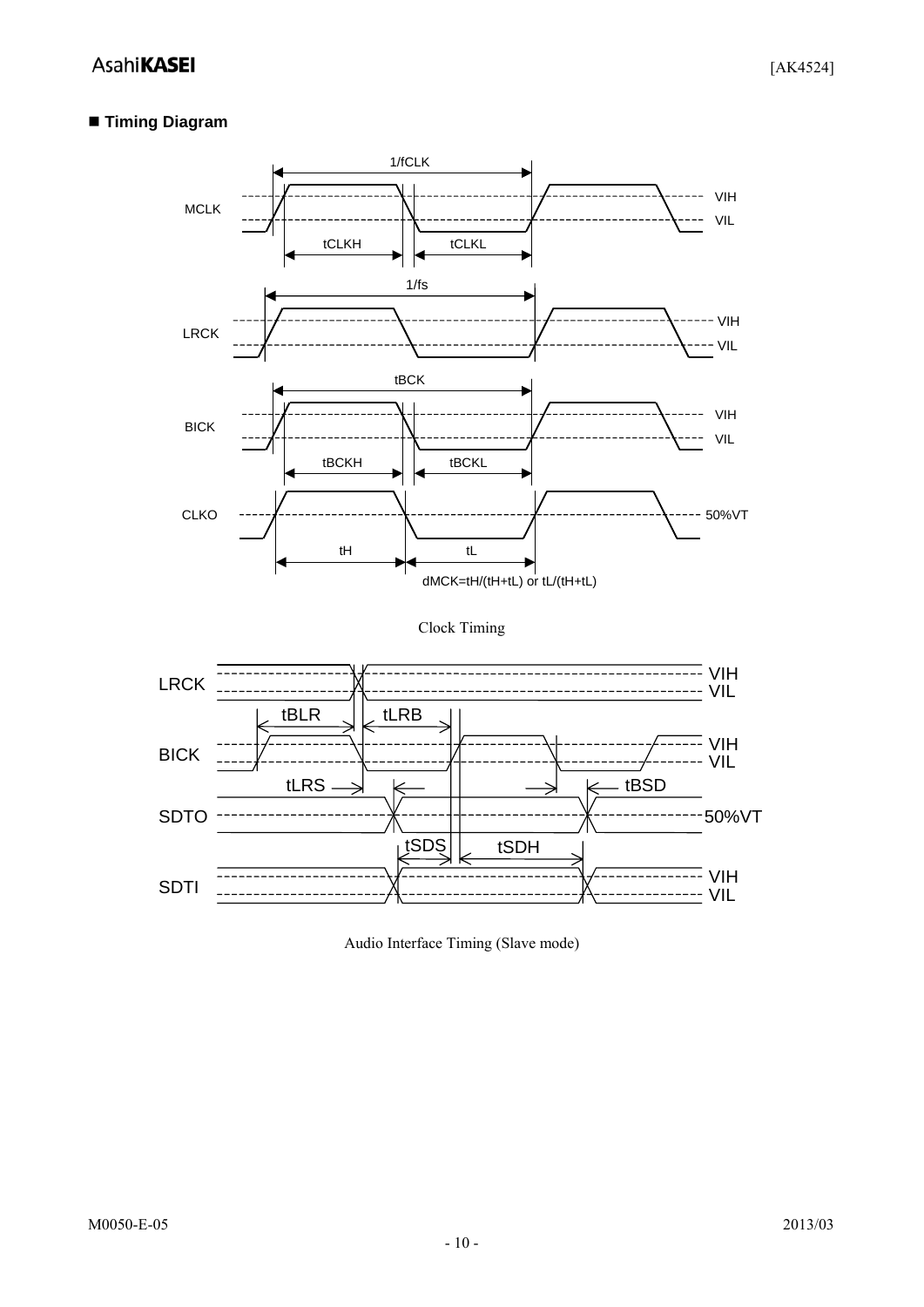[AK4524]



Power Down & Reset Timing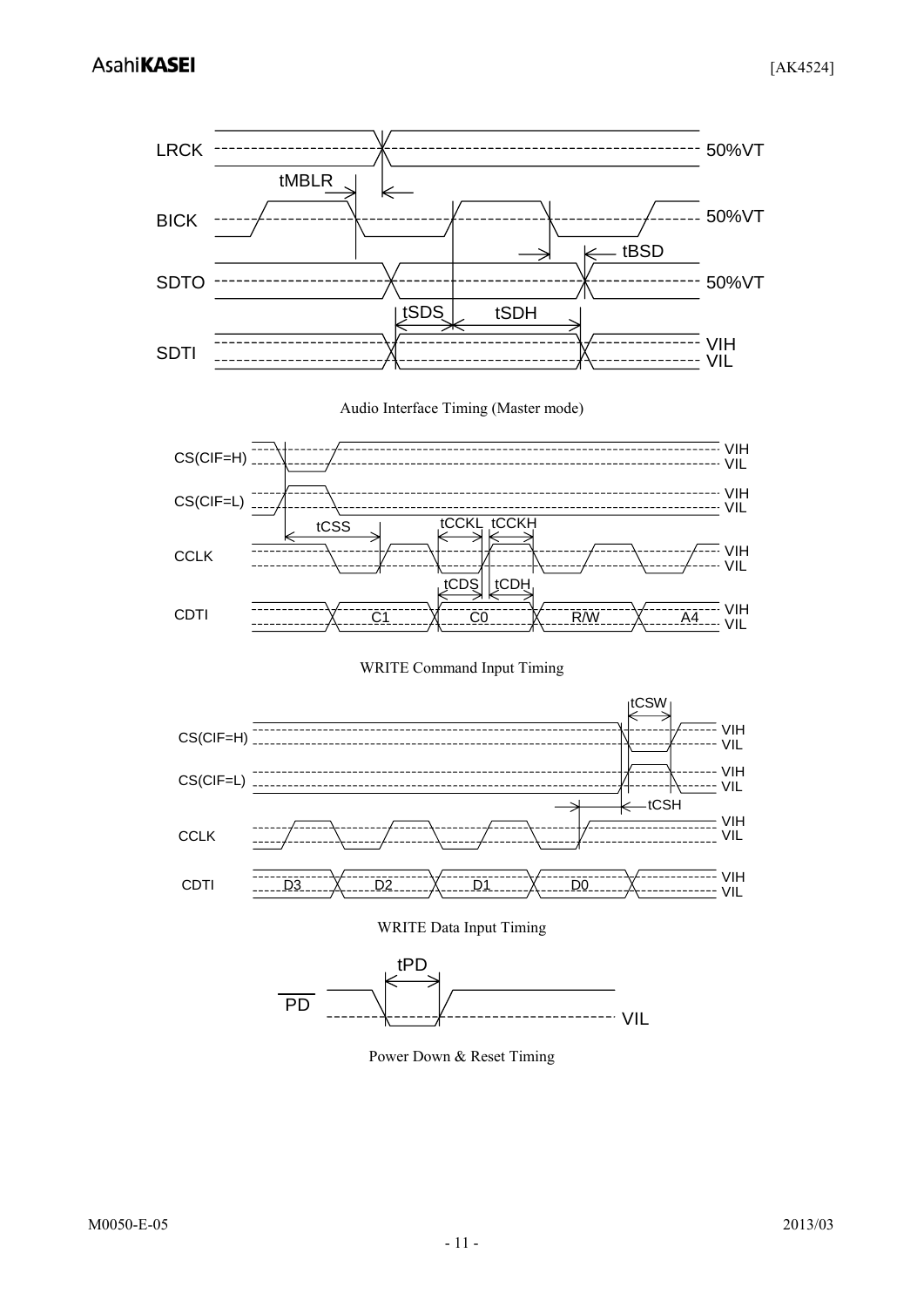## **OPERATION OVERVIEW**

## **System Clock Input**

The master clock (MCLK) can be either a crystal resonator placed across the XTI and XTO pin, or external clock input to the XTI pin with the XTO pin left floating. The master clock frequency can be selected by CMODE and CKS0-1 (Table 1). The sampling speed (normal speed mode, double speed mode or four times speed monitor mode) is selected by DFS0-1 (Table 2). The ADC is powered down during four times speed monitor mode. The frequency of the master clock output (CLKO) is the same as MCLK frequency and the output can be enabled or disabled by XTALE pin. When the CLKO output is not used externally, it should be disabled.

When using a crystal oscillator, external loading capacitors (between XTI/XTO and DGND) are required.

In slave mode, the LRCK clock input must be synchronized with MCLK, however the phase is not critical. Internal timing is synchronized to LRCK upon power-up. All external clocks must be present unless  $\overline{PD}$  = "L" or all parts are powered down by control register, otherwise excessive current may result from abnormal operation of internal dynamic logic. In master mode, the clocks should be supplied by critical oscillation except for power down or the external clock (MCLK) should not be stopped.

| Normal speed                 |                   | at reset |
|------------------------------|-------------------|----------|
|                              |                   |          |
| Double speed                 |                   |          |
| 4 times speed (SDTO = "L")   | Simple decimation |          |
| 4 times speed $(SOTO = "L")$ | 2 tap filter      |          |

|  |  |  |  | Table 1. Sampling Speed |
|--|--|--|--|-------------------------|
|--|--|--|--|-------------------------|

|              |      |                  | <b>MCLK</b>         |                     |                           |          |  |
|--------------|------|------------------|---------------------|---------------------|---------------------------|----------|--|
| <b>CMODE</b> | CKS1 | CKS <sub>0</sub> | Normal speed        | Double speed        | 4 times speed             |          |  |
|              |      |                  | $(DFS1 - 0 = "00")$ | $(DFS1 - 0 = "01")$ | $(DFS1-0 = "10" or "11")$ |          |  |
|              |      |                  | $256$ fs            | N/A                 | N/A                       | at reset |  |
|              |      |                  | $512$ fs            | $256$ fs            | $128$ fs                  |          |  |
| 0            |      |                  | 1024fs              | 512fs               | $256$ fs                  |          |  |
|              |      |                  | 384fs               | N/A                 | N/A                       |          |  |
|              |      |                  | 768fs               | 384fs               | $192$ fs                  |          |  |

Table 2. Master Clock Frequency Select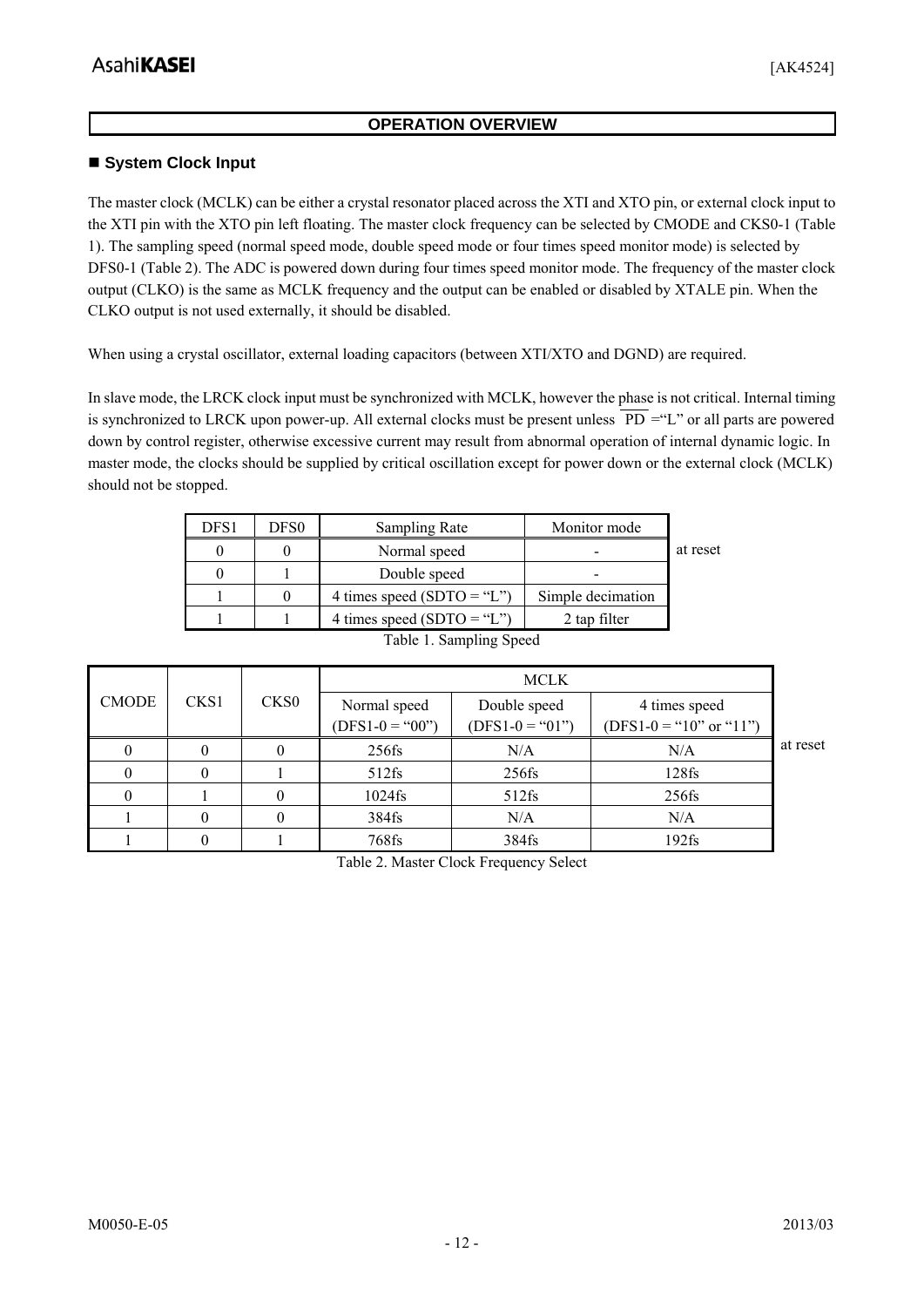| MCLK(Normal speed) | $fs = 44.1kHz$ | $fs = 48kHz$ | MCLK(Double speed) | $fs = 88.2kHz$ | $fs = 96kHz$ |
|--------------------|----------------|--------------|--------------------|----------------|--------------|
| $256$ fs           | 1.2896MHz      | 12.288MHz    | N/A                | N/A            | N/A          |
| $512$ fs           | 22.5792MHz     | 24.576MHz    | $256$ fs           | 22.5792MHz     | 24.576MHz    |
| $1024$ fs          | 45.1584MHz     | 49.152MHz    | $512$ fs           | 45.1584MHz     | 49.152MH     |
| 384fs              | 16.9344MHz     | 18.432MHz    | N/A                | N/A            | N/A          |
| 768fs              | 33.8688MHz     | 36.864MHz    | 384fs              | 33.8688MHz     | 36.864MHz    |
|                    |                |              |                    |                |              |

| Normal speed) | $fs=44.1kHz$ | $fs = 48kHz$ | MCLK(Double speed) | $fs = 88.2kHz$ | $fs = 96kHz$ |
|---------------|--------------|--------------|--------------------|----------------|--------------|
| 256fs         | 11.2896MHz   | 12.288MHz    | N/A                | N/A            | N/A          |
| 512fs         | 22.5792MHz   | 24.576MHz    | 256fs              | 22.5792MHz     | 24.576MHz    |
| $1024$ fs     | 45.1584MHz   | 49.152MHz    | 512fs              | 45.1584MHz     | 49.152MHz    |
| 384fs         | 16.9344MHz   | 18.432MHz    | N/A                | N/A            | N/A          |
| 768fs         | 33.8688MHz   | 36.864MHz    | 384fs              | 33.8688MHz     | 36.864MHz    |

| MCLK(4 times speed) | $fs=176.4kHz$ | $fs=192kHz$ |
|---------------------|---------------|-------------|
| 128fs               | 22.5792MHz    | 24.576MHz   |
| $256$ fs            | 45.1584MHz    | 49 152MHz   |
| 192fs               | 33.8688MHz    | 36 864MHz   |

Table 3. Master clock frequency \* X'tal mode operates from 11.2896MHz to 24.576MHz. \* The frequency over 24.576MHz supports only external clock mode.

## ■ Audio Serial Interface Format

Five serial modes selected by the DIF0 and DIF1 pins are supported as shown in Table 4. In all modes the serial data has MSB first, 2's compliment format. The SDTO is clocked out on the falling edge of BICK and the SDTI is latched on the rising edge. The interface supports both master mode and slave mode. In master mode, BICK and LRCK are outputs and the frequency of BICK is fixed to 64fs.

| Mode           | DIF <sub>2</sub> | DIF1 | DIF0 | <b>SDTO</b>          | <b>SDTI</b>           | <b>LRCK</b> | <b>BICK</b>  |          |
|----------------|------------------|------|------|----------------------|-----------------------|-------------|--------------|----------|
| $\bf{0}$       |                  |      | 0    | 24bit, MSB justified | 16bit, LSB justified  | H/L         | $\geq$ 32fs  |          |
|                |                  |      |      | 24bit, MSB justified | 20bit, LSB justified  | H/L         | $\geq 40$ fs |          |
|                |                  |      | 0    | 24bit, MSB justified | 24bit, MSB justified  | H/L         | $\geq 48$ fs | at reset |
|                |                  |      |      | 24 bit, IIS (I2S)    | 24 bit, IIS (I2S)     | L/H         | $\geq 48$ fs |          |
| $\overline{4}$ |                  |      | 0    | 24bit, MSB justified | 24 bit, LSB justified | H/I         | $\geq 48$ fs |          |



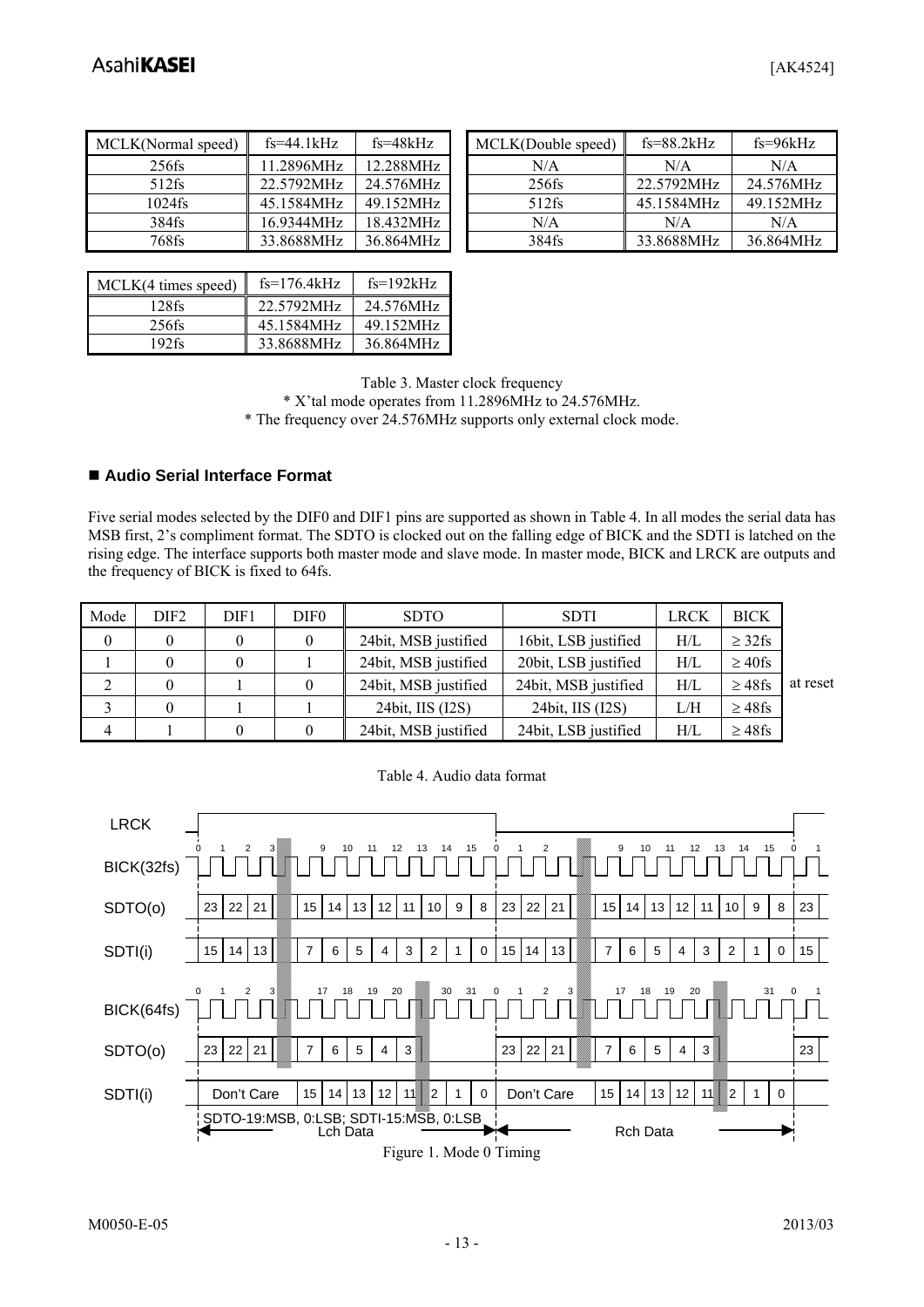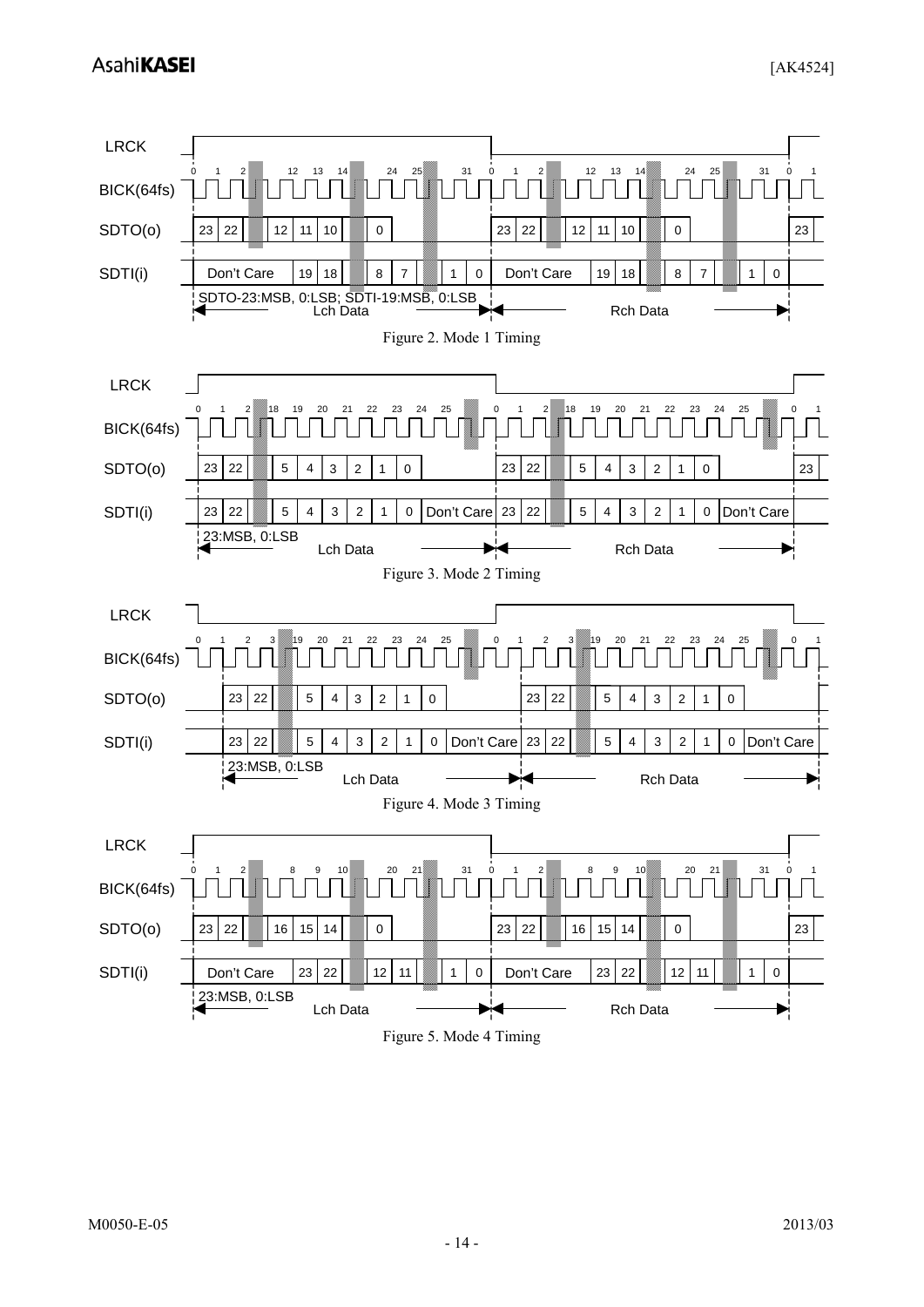# **Input Volume**

The AK4524 includes two channel independent analog volumes (IPGA) with 37 levels, 0.5dB step in front of ADC and digital volumes (IATT) with 128 levels (including MUTE) after ADC. The control data of both volumes are assigned in the same register address. When MSB of the register is "1", the IPGA changes and the IATT changes at MSB "0".

The IPGA is analog volumes and improves S/N compared with digital volume (Table 5). Level changes only occur during zero-crossings to minimize switching noise. Zero-crossing detection is performed channel independently. If there is no zero-crossings, then the level will change after a time-out. The time-out period (To) scales with fs. The periods of 256/fs, 512/fs, 1024/fs and 2048/fs are selectable by ZTM1-0 bits in normal speed mode. If new value is written to the IPGA register before IPGA changes by zero-crossing or time-out, the previous value becomes invalid. And then the timer (channel independent) for time-out is reset and the timer restarts for new IPGA value. Zero-crossing detection can be enabled by ZCEI in the control register.

The IATT is a pseudo-log volume linear-interpolated internally. When changing the level, the transition between ATT values has 8032 levels and is done by soft changes. Therefore, there is not any switching noise.

|                                                             | Input Gain Setting |  |  |  |  |  |  |
|-------------------------------------------------------------|--------------------|--|--|--|--|--|--|
| 0dB<br>$+18dB$<br>$+6dB$                                    |                    |  |  |  |  |  |  |
| $fs=44.1kHz$ , A-weight<br>98dB<br>$100\mathrm{dB}$<br>90dB |                    |  |  |  |  |  |  |
| Table 5. IPGA+ADC S/N                                       |                    |  |  |  |  |  |  |

| ZTM1 | ZTM0 | Normal speed | Double speed |          |
|------|------|--------------|--------------|----------|
|      |      | 256          | 512          |          |
|      |      | 512          | 1024         |          |
|      |      | 1024         | 2048         | at reset |
|      |      | 2048         |              |          |

Table 6. LRCK cycles for timeout period

## **Digital High Pass Filter**

The ADC has a digital high pass filter for DC offset cancel. The cut-off frequency of the HPF is 0.9Hz at fs=44.1kHz and also scales with sampling rate (fs).

## ■ Output Volume

The Ak4524 includes digital volumes (OATT) with 128 levels (including MUTE) which have the same architecture as IATT's in front of DAC. T he OATT is a pseudo-log volume linear-interpolated internally. When changing the level, the transition between ATT values has 8032 levels and is done by soft changes. Therefore, there is not any switching noise.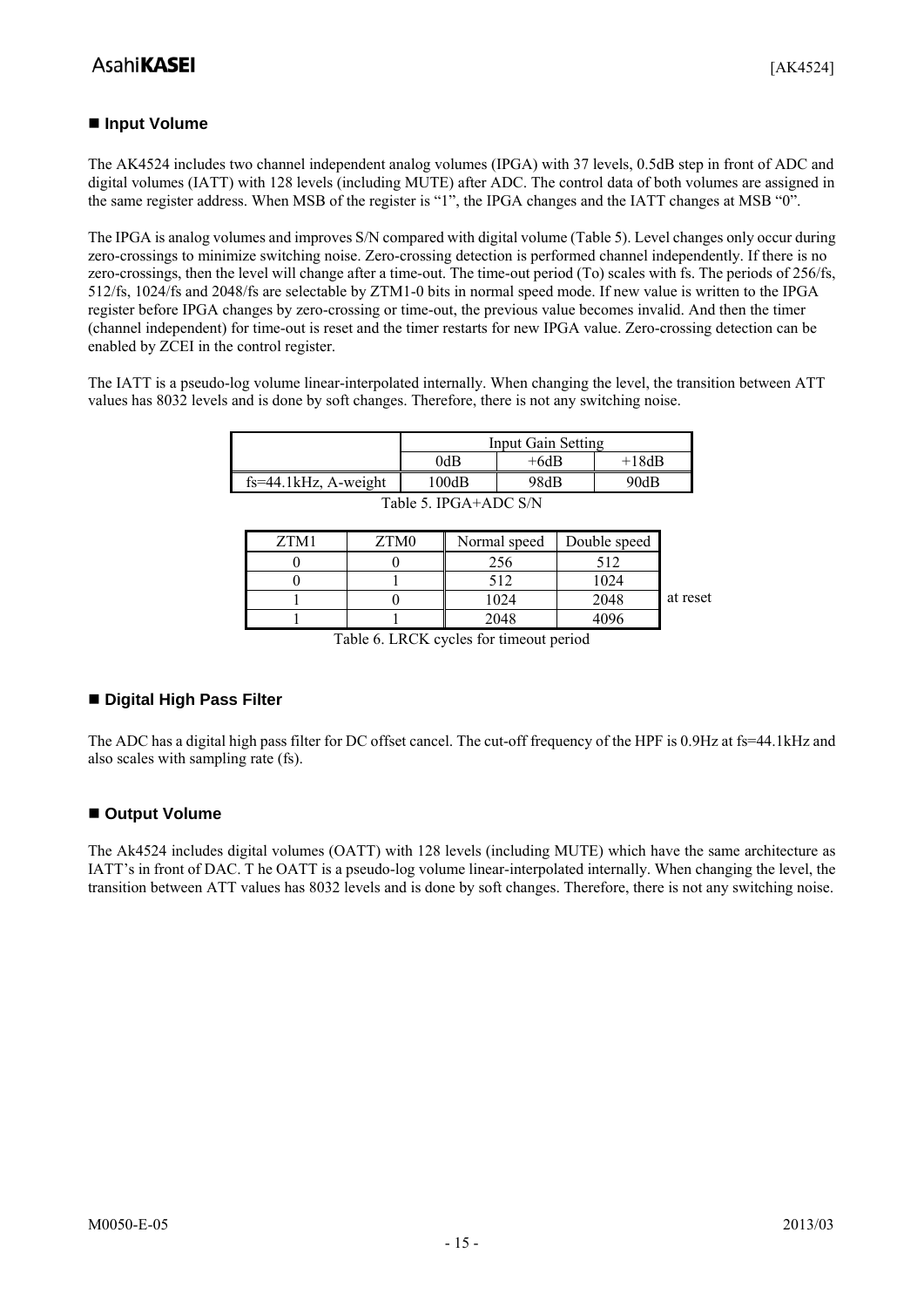#### **De-emphasis Filter**

The DAC includes the digital de-emphasis filter (tc=50/15μs) by IIR filter. This filter corresponds to three frequencies (32kHz, 44.1kHz, 48kHz). This setting is done via contorl register. This filter is always OFF at double speed and four times speed modes.

|  | DEM <sub>0</sub> | Mode    |          |
|--|------------------|---------|----------|
|  |                  | 44.1kHz |          |
|  |                  | OFF     | at reset |
|  |                  | 48kHz   |          |
|  |                  | 32kHz   |          |

Table 7. De-emphasis control (DFS0=DFS1="0")

#### ■ Soft Mute Operation

Soft mute operation is performed at digital domain. When SMUTE goes "H", the output signal is attenuated by  $-\infty$  during 1024 LRCK cycles. When SMUTE is returned to "L", the mute is cancelled and the output attenuation gradually changes to 0dB during 1024 LRCK cycles. If the soft mute is cancelled within 1024 LRCK cycles after starting the operation, the attenuation is discontinued and returned to 0dB. The soft mute is effective for changing the signal source without stopping the signal transmission.

Soft mute function is independent to output volume and cascade connected between both functions.

![](_page_15_Figure_9.jpeg)

#### Notes:

- (1) The output signal is attenuated by −∞ during 1024 LRCK cycles (1024/fs).
- (2) Analog output corresponding to digital input has the group delay (GD).
- (3) If the soft mute is cancelled within 1024 LRCK cycles, the attenuation is discontinued and returned to 0dB.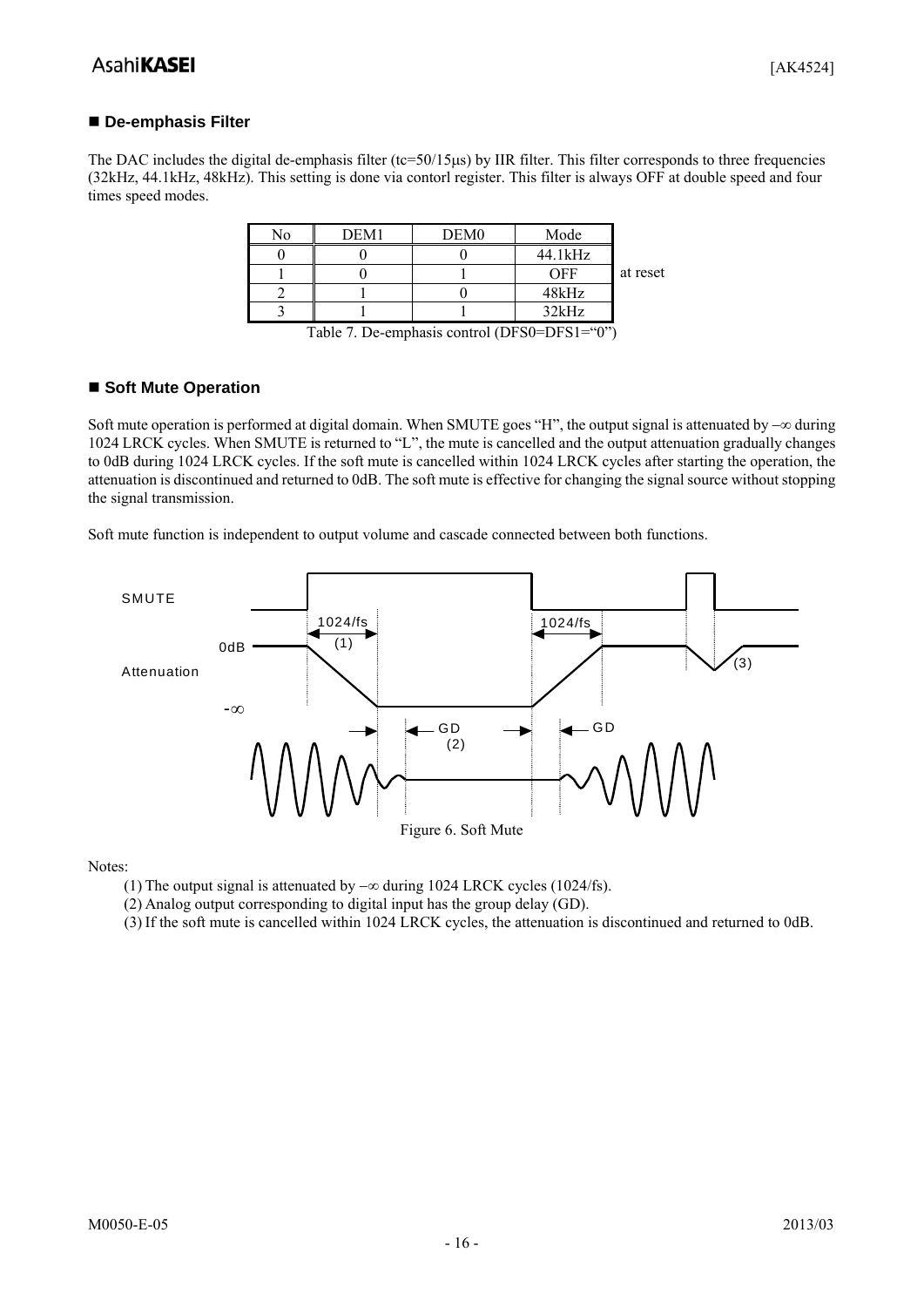# **AsahiKASEI**

#### **Power Down & Reset**

The ADC and DAC of AK4524 are placed in the power-down mode by bringing a power down pin,  $\overline{PD}$  "L" and each digital filter is also reset at the same time. The internal register values are initialized by  $\overline{PD}$  "L". This reset should always be done after power-up. And then as both control registers of ADC and DAC go reset state

(RSTAD=RSTDA="0"), each register sholud be cancelled after doing the needed setting. In case of the ADC, an analog initialization cycle starts after exiting the power-down or reset state. Therefore, the output data, SDTO becomes available after 516 cycles of LRCK clock. This initialization cycle does not affect the DAC operation. Power down mode can be also controlled by the registers (PWAD, PWDA).

| Power Supply                            |            |     |                       |     |                            |        |     |                       |    |            |                                                   |            |
|-----------------------------------------|------------|-----|-----------------------|-----|----------------------------|--------|-----|-----------------------|----|------------|---------------------------------------------------|------------|
| $\overline{PD}$ pin                     |            |     |                       |     |                            |        |     |                       |    |            |                                                   |            |
| RSTAD(register)                         |            |     |                       |     |                            |        |     |                       |    |            |                                                   |            |
| RSTDA(register)                         |            |     |                       |     |                            |        |     |                       |    |            |                                                   |            |
| PWAD(register)                          |            |     |                       |     |                            |        |     |                       |    |            |                                                   |            |
| PWDA(register)                          |            |     |                       |     |                            |        |     |                       |    |            |                                                   |            |
| PWVR(register)                          |            |     |                       |     |                            |        |     |                       |    |            |                                                   |            |
| <b>ADC Internal State</b>               | PD         |     | Reset INITA           |     | Normal                     |        | PD  | <b>INITA</b>          |    | Normal     |                                                   |            |
| <b>IATT</b>                             |            | 00H | $00H \rightarrow XXH$ |     | <b>XXH</b>                 |        | 00H | $00H \rightarrow XXH$ |    | <b>XXH</b> |                                                   |            |
| <b>SDTO</b>                             |            | "O" |                       | FI. | Output                     |        |     | "በ"                   | F1 | Output     |                                                   |            |
| DAC Internal State                      | <b>PD</b>  |     | Reset                 |     |                            | Normal |     |                       |    | PD         | Normal                                            |            |
| <b>OATT</b>                             |            |     | 00H                   |     | $00H \rightarrow XXH$      |        |     | <b>XXH</b>            |    | 00H        | $00\mathsf{H} \to \mathsf{X}\mathsf{X}\mathsf{H}$ | <b>XXH</b> |
| <b>AOUT</b>                             |            | "0" |                       |     | FI.                        |        |     | Output                |    | "О"        | FI                                                |            |
| <b>External Mute</b><br>Example         |            | ¦∗  |                       |     | $\star$                    |        |     |                       |    | $\star$    | $\star$                                           |            |
| <b>External clocks</b><br>in slave mode | <u>man</u> |     |                       |     | MCLK, LRCK, BICK           |        |     |                       |    |            |                                                   |            |
|                                         |            |     |                       |     | The clocks can be stopped. |        |     |                       |    |            |                                                   |            |

• INITA: Initializing period of ADC analog section (516/fs).

• PD: Power down state. The contents of all registers are hold.

• XXH: The current value in ATT register.

• FI: Fade in. After exiting power down and reset state, ATT value fades in.

• AOUT: Some pop noise may occur at "\*".

Figure 7. Reset & Power down sequence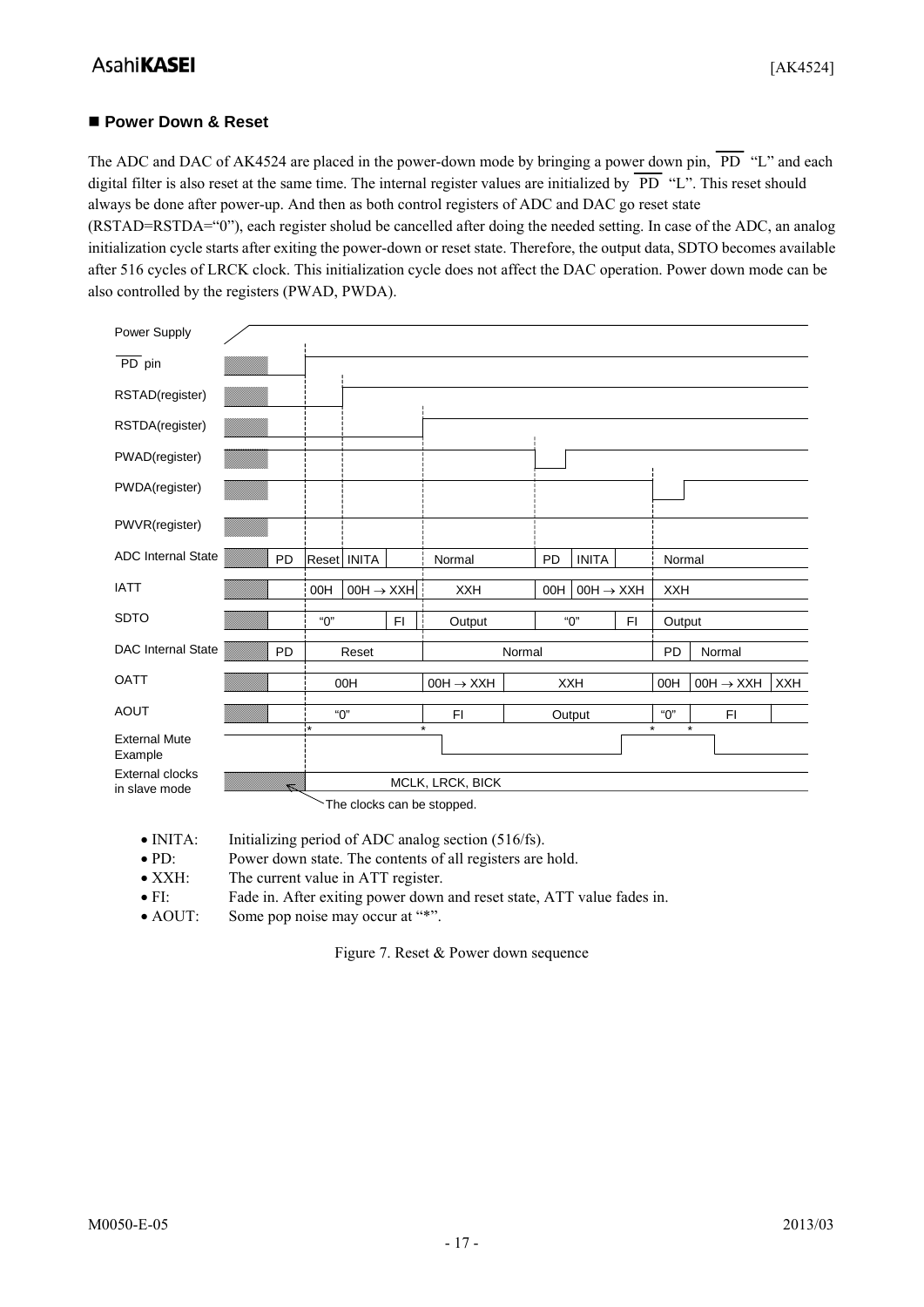## **Relationship between Clock Operation and Power-Down**

XTALE pin controls the clock outputs. The operation in slave mode is shown Table 8. Table 9 shows the master mode operation. When a crystal oscillator is used, XTALE pin is set to "H". XTALE pin should be "L" at external clock mode.

| Slave Mode            |                  | $XTALE=LL$      | XTALE=H              |                      |  |
|-----------------------|------------------|-----------------|----------------------|----------------------|--|
|                       | $PD = H$         | $PD = L$        | $PD = H$             | $PD = L$             |  |
| XTAL mode             | Inhibit          | Inhibit         | Normal operation     | Power down           |  |
|                       |                  |                 | $XTAL = Oscillation$ | $XTAL = Oscillation$ |  |
|                       |                  |                 | $CLKO = Output$      | $CLKO = Output$      |  |
|                       |                  |                 | $LRCK = Input$       | $LRCK = Input$       |  |
|                       |                  |                 | $BICK = Input$       | $BICK = Input$       |  |
| <b>EXT Clock mode</b> | Normal operation | Shut off        | Inhibit              | Inhibit              |  |
|                       | $XTI = MCLK$ in  | $XTI = MCLK$ in |                      |                      |  |
|                       | $XTO = L$        | $XTO = L$       |                      |                      |  |
|                       | $CLKO = L$       | $CLKO = L$      |                      |                      |  |
|                       | $LRCK = Input$   | $LRCK = Input$  |                      |                      |  |
|                       | $BICK = Input$   | $BICK = Input$  |                      |                      |  |

Table 8. Clock operation at slave mode  $(M/\overline{S} = L)$ 

| Master Mode           |                  | $XTALE=LL$      |                      | XTALE=H              |  |
|-----------------------|------------------|-----------------|----------------------|----------------------|--|
|                       | $PD = H$         | $PD = L$        | $PD = H$             | $PD = L$             |  |
| XTAL mode             | Inhibit          | Inhibit         | Normal operation     | Power down           |  |
|                       |                  |                 | $XTAL = Oscillation$ | $XTAL = Oscillation$ |  |
|                       |                  |                 | $CLKO = Output$      | $CLKO = Output$      |  |
|                       |                  |                 | $LRCK = Output$      | $LRCK = H$           |  |
|                       |                  |                 | $BICK = Output$      | $BICK = L$           |  |
| <b>EXT Clock mode</b> | Normal operation | Shut off        | Inhibit              | Inhibit              |  |
|                       | $XTI = MCLK$ in  | $XTI = MCLK$ in |                      |                      |  |
|                       | $XTO = L$        | $XTO = L$       |                      |                      |  |
|                       | $CLKO = L$       | $CLKO = L$      |                      |                      |  |
|                       | $LRCK = Output$  | $LRCK = H$      |                      |                      |  |
|                       | $BICK = Output$  | $BICK = L$      |                      |                      |  |

Table 9. Clock operation at master mode  $(M/\overline{S} = H)$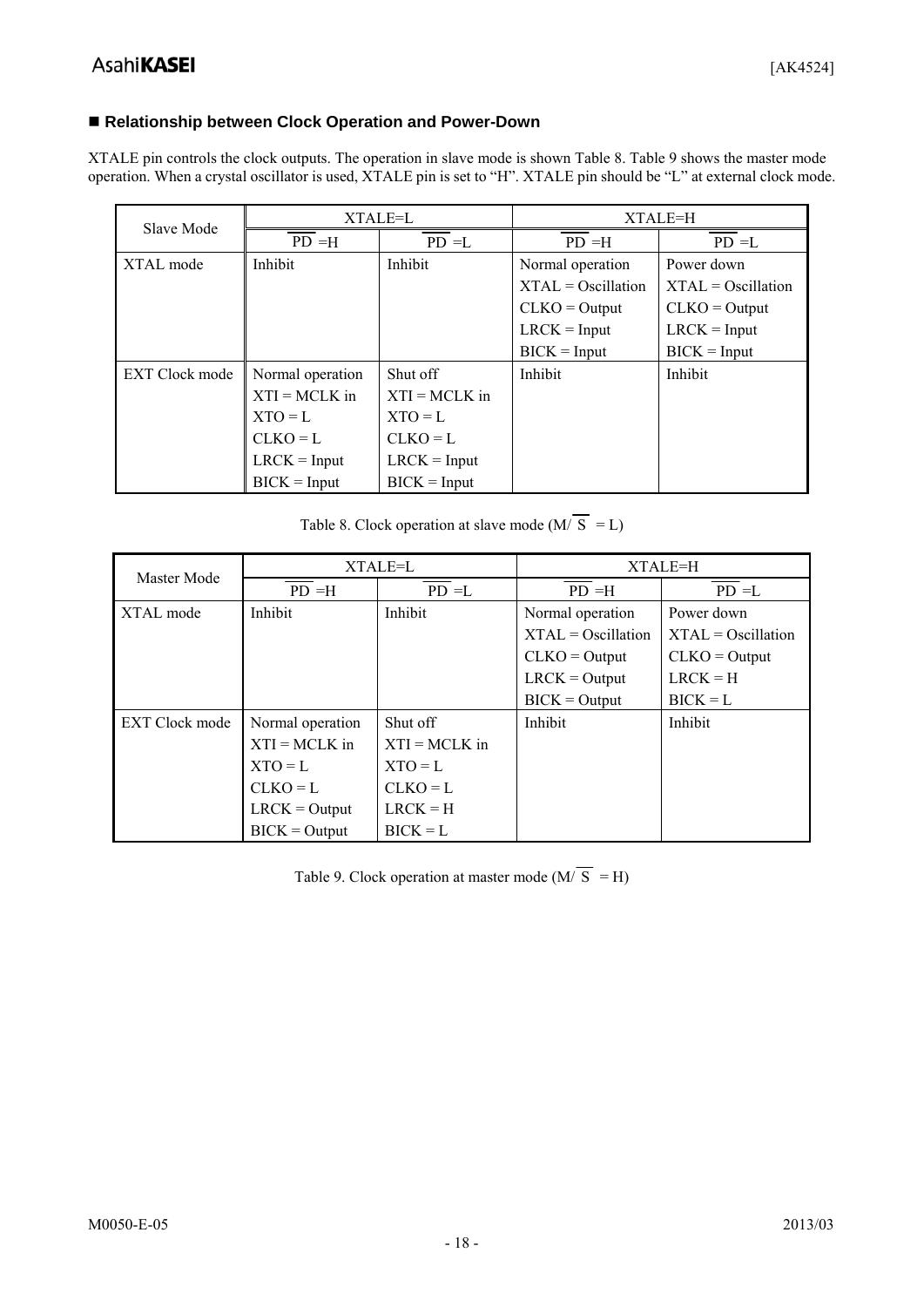## ■ Serial Control Interface

The internal registers are written by the 3-wire μP interface pins: CS, CCLK, CDTI. The data on this interface consists of Chip address (2bits, C0/1) Read/Write (1bit), Register address (MSB first, 5bits) and Control data (MSB first, 8bits). Address and data is clocked in on the rising edge of CCLK. Data is latched after the 16th rising edge of CCLK, after a high-to-low transition of CS. The operation of the control serial port may be completely asynchronous with the audio sample rate. The maximum clock speed of the CCLK is 5MHz. The CS should be "H" or "L" if no access. The chip address is fixed to "10". Writing is invalid for the access to the chip address except for "10".  $\overline{PD}$  = "L" resets the registers to their default values.

![](_page_18_Figure_4.jpeg)

Figure 8. Control I/F Timing

\* READ command is not supported.

#### **Register Map**

| Addr | Register Name            | D7           | D6    | D5    | D <sub>4</sub> | D3                | D <sub>2</sub>    | D1               | D <sub>0</sub>   |
|------|--------------------------|--------------|-------|-------|----------------|-------------------|-------------------|------------------|------------------|
| 00H  | Power Down Control       |              |       |       |                | $\theta$          | <b>PWVR</b>       | <b>PWAD</b>      | <b>PEDA</b>      |
| 01H  | <b>Reset Control</b>     |              |       |       |                |                   |                   | <b>RSTAD</b>     | <b>RSTDA</b>     |
| 02H  | Clock and Format Control | DIF2         | DIF1  | DIF0  | <b>CMODE</b>   | CKS1              | CKS <sub>0</sub>  | DFS1             | DFS <sub>0</sub> |
| 03H  | Deem and Volume Control  | <b>SMUTE</b> |       |       | ZCEI           | ZTM1              | ZTM0              | DEM <sub>1</sub> | DEM0             |
| 04H  | Leh IPGA Control         | IPGL7        | IPGL6 | IPGL5 | IPGL4          | IPGL3             | IPGL2             | IPGL1            | <b>IPGL0</b>     |
| 05H  | Rch IPGA Control         | IPGR7        | IPGR6 | IPGR5 | IPGR4          | IPGR <sub>3</sub> | IPGR <sub>2</sub> | IPGR1            | IPGR0            |
| 06H  | Leh ATT Control          |              | ATTL6 | ATTL5 | ATTI 4         | ATTL3             | ATTL2             | ATTL1            | ATTL0            |
| 07H  | Rch ATT Control          |              | ATTR6 | ATTR5 | ATTR4          | ATTR3             | ATTR2             | ATTR1            | ATTR0            |

Note: For addresses from 08H to 1FH, data is not written.

 $\overline{PD}$  = "L" resets the registers to their default values.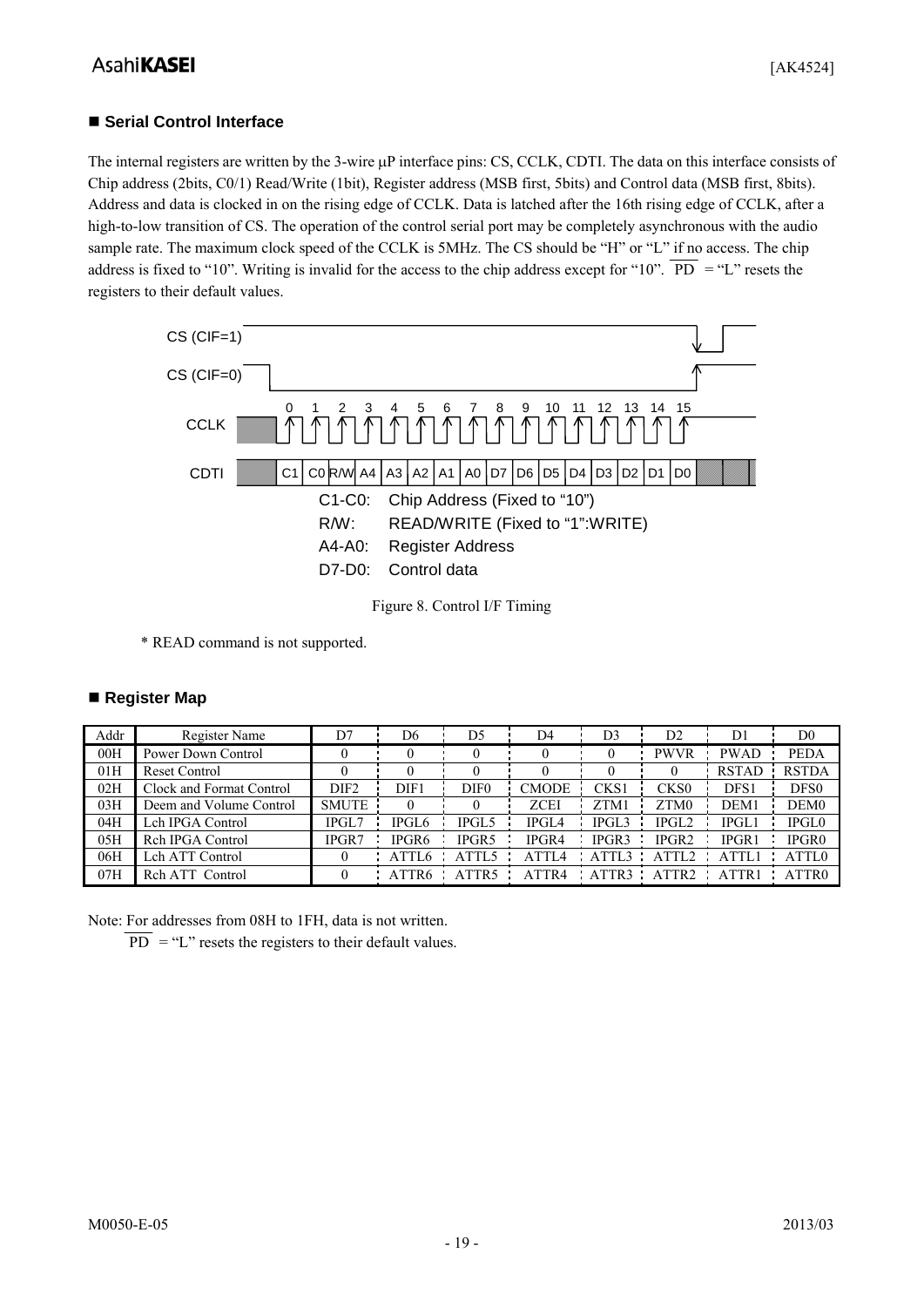### ■ Control Register Setup Sequence

When  $\overline{PD}$  pin goes "L" to "H" upon power-up etc., the AK4524 should operate by the next sequence. In this case, all control registers are set to initial values and the AK4524 is in the reset state.

- (1) Set the clock mode and the audio data interface mode.
- (2) Cancel the reset state by setting RSTAD or RSTDA to "1". Refer to Reset Contorl Register (01H).
- (3) ADC outputs and DAC outputs should be muted externally until cancelling each reset state. In master mode, there is a possibility the frequency and duty of LRCK and BICK outputs become an abnormal state.

The clock mode should be changed after setting RSTAD and RSTDA to "0". At that time, ADC outputs and DAC outputs should be muted externally. In master mode, there is a possibility the frequency and duty of LRCK and BICK outputs become an abnormal state.

#### ■ Register Definitions

| Addr | . .<br>Register Name                   | $\sim$ $\sim$ | D <sub>6</sub> | $\mathbf{r}$<br>້ີ່ | $\overline{\phantom{a}}$<br>DΔ | $\mathbf{r}$<br>υJ | $\mathbf{D}$<br>₽           | $\overline{\phantom{a}}$<br><u>.</u> | D <sub>0</sub> |
|------|----------------------------------------|---------------|----------------|---------------------|--------------------------------|--------------------|-----------------------------|--------------------------------------|----------------|
| 00H  | $\sqrt{ }$<br>Down<br>Control<br>Power |               |                |                     |                                |                    | <b>PWVR</b><br>$\mathbf{r}$ | PW.<br>ΑL                            | <b>PWDA</b>    |
|      | <b>DECET</b><br>KESE                   |               |                |                     |                                |                    |                             |                                      |                |

#### PWDA: DAC power down

0: Power down

1: Power up

 Only DAC section is powered down by "0" and then the AOUTs go Hi-Z immediately. The OATTs also go "00H". But the contents of all register are not initialized and enabled to write to the registers. After exiting the power down mode, the OATTs fade in the setting value of the control register (06H  $& 07H$ ). The analog outputs should be muted externally as some pop noise may occur when entering to and exiting from this mode.

PWAD: ADC power down

0: Power down

#### 1: Power up

 Only ADC section is powered down by "0" and then the SDTO goes "L" immediately. The IPGAs also go "00H". But the contents of all register are not initialized and enabled to write to the registers. After exiting the power down mode, the IPGAs fade in the setting value of the control register (04H & 05H). At that time, ADCs output "0" during first 516 LRCK cycles.

#### PWVR: Vref power down

- 0: Power down
- 1: Power up

 All sections are powered down by "0" and then both ADC and DAC do not operate. The contents of all register are not initialized and enabled to write to the registers. When PWAD and PWDA go "0" and PWVR goes "1", only VREF section can be powered up.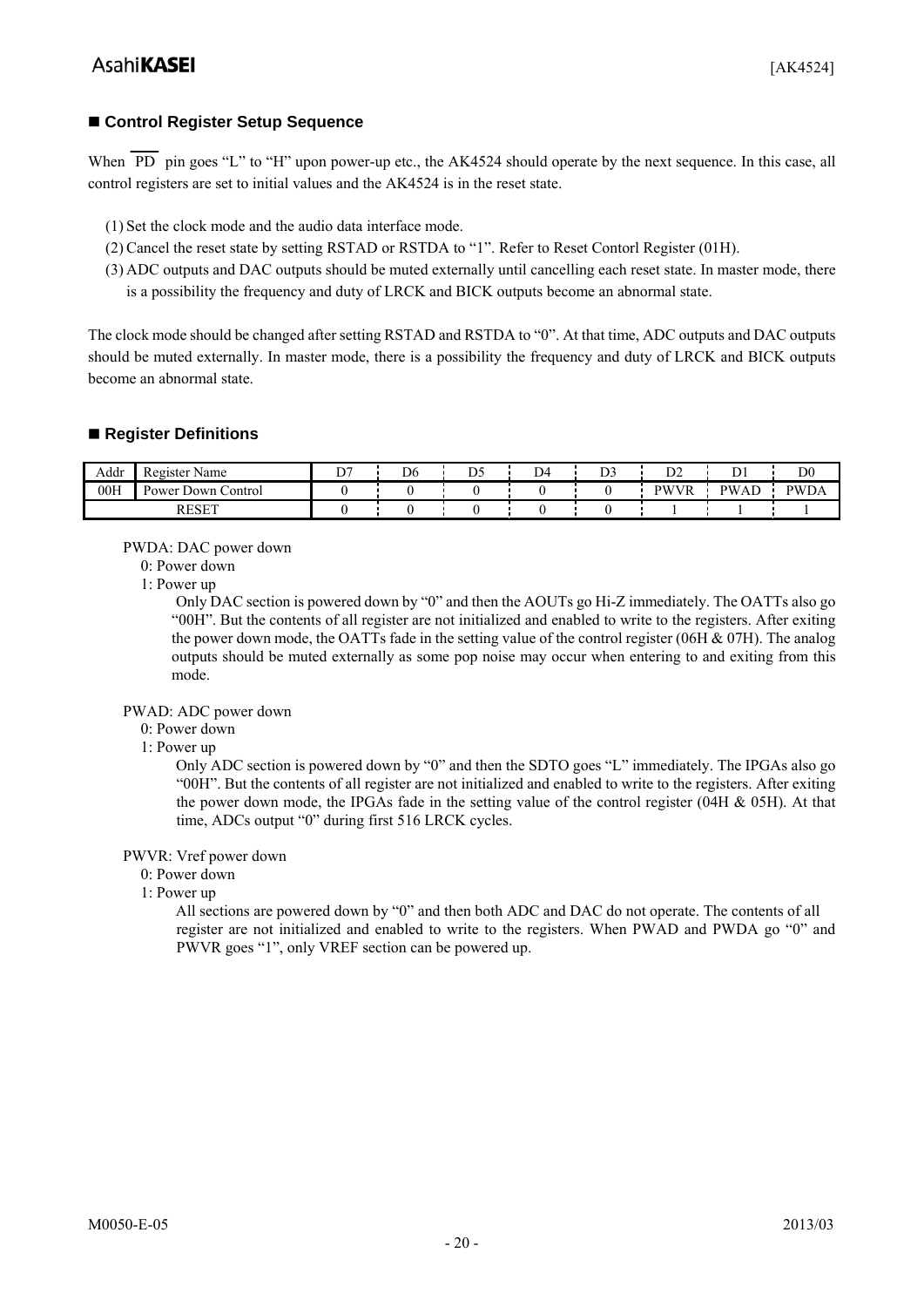| Addr | Register Name                | $\sim$ $\sim$ | D <sub>6</sub> | ້. | 04. | ້ | ◡ | ৴                     | D <sub>0</sub> |
|------|------------------------------|---------------|----------------|----|-----|---|---|-----------------------|----------------|
| 01H  | Reset C<br>$\sim$<br>Control |               |                |    |     |   |   | DCTA<br>D<br>ĸэ<br>AD | RSTD.<br>∙ DA  |
|      | DECET                        |               |                |    |     |   |   |                       |                |

#### RSTDA: DAC reset

0: Reset

1: Normal Operation

 The internal timing is reset by "0" and then the AOUTs go VCOM voltage immediately. The OATTs also go "00H". But the contents of all register are not initialized and enabled to write to the registers. After exiting the power down mode, the OATTs fade in the setting value of the control register (06H & 07H). The analog outputs should be muted externally as some pop noise may occur when entering to and exiting from this mode.

#### RSTDA: ADC reset

0: Reset

1: Normal Operation

 The internal timing is reset by "0" and then SDTO goes "L" immediately. The IPGAs also go "00H". But the contents of all register are not initialized and enabled to write to the register. After exiting the power down mode, the IPGAs fade in the setting value of the control register (04H & 05H). At that time, ADCs output "0" during first 516 LRCK cycles.

| Addr          | Register Name                                         |      | D6               | ້         | $\sim$<br>ы<br>৴ | $\sim$<br>້   | $\mathbf{r}$<br>ມ∠ |                              | D <sub>0</sub>   |
|---------------|-------------------------------------------------------|------|------------------|-----------|------------------|---------------|--------------------|------------------------------|------------------|
| 02H           | $\sim$<br>$\sim$<br>Control<br>and<br>∗ormat<br>Clock | DIF2 | DIF <sub>1</sub> | DIF0<br>ு | CMODE<br>$\sim$  | CVE1<br>UN DI | CKS0               | DES <sub>1</sub><br>◡<br>ັບ⊥ | DFS <sub>0</sub> |
| DECET<br>NUUL |                                                       |      |                  |           |                  |               |                    |                              |                  |

 DFS1-0: Sampling Speed Control (see Table 2) Initial: Normal speed

 CMODE, CKS1-0: Master Clock Frequency Select (see Table 1) Initial: 256fs

DIF2-0: Audio data interface modes (see Table 4)

000: Mode 0

001: Mode 1

010: Mode 2

011: Mode 3

100: Mode 4

Initial: 24bit MSB justified for both ADC and DAC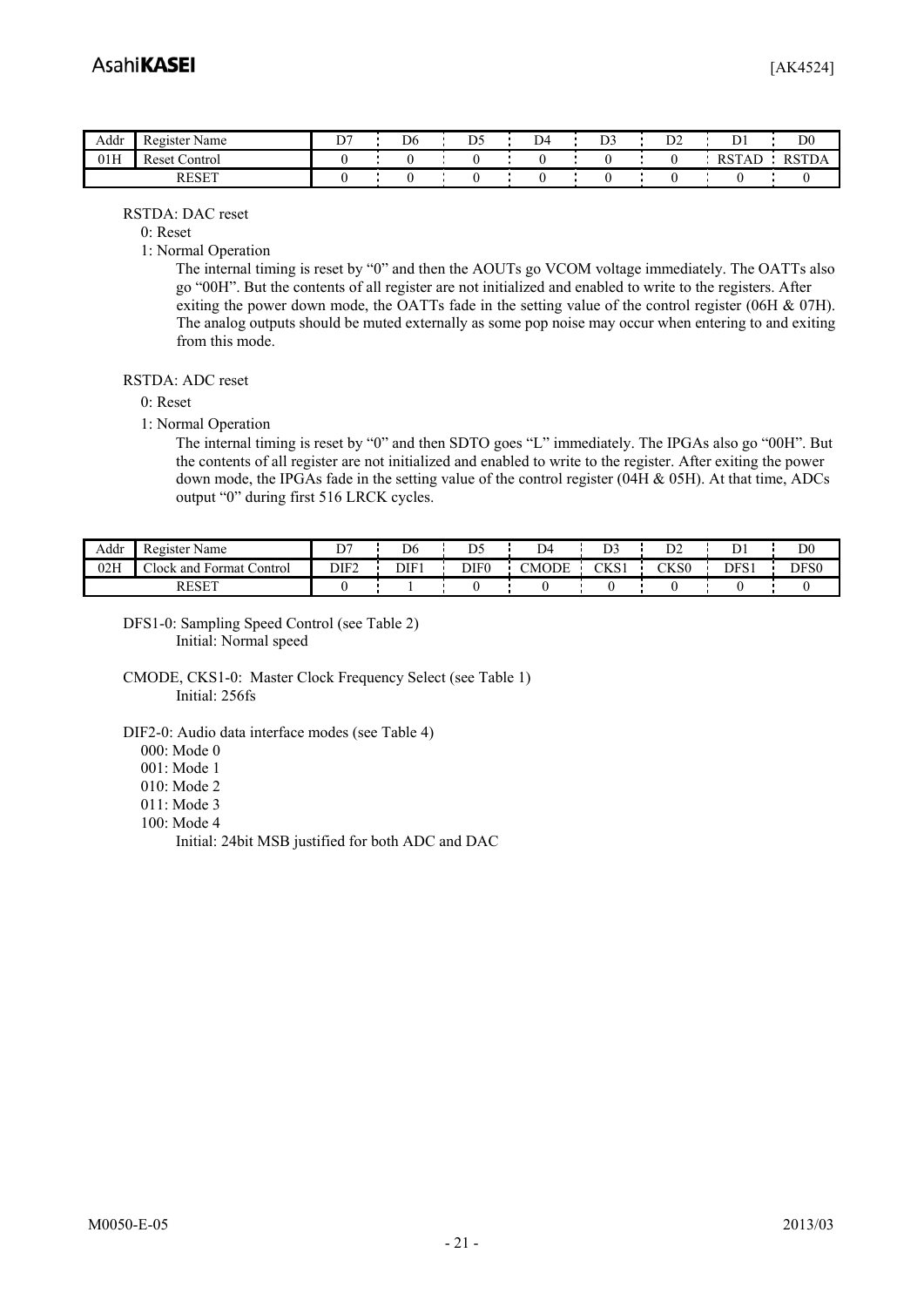| Addr                               | Register Name                             | ◡            | D6 | ້ | $\sqrt{ }$<br>ມ∽                 | DJ.  | D٦<br>₽∠ | ໋    | D <sub>0</sub> |
|------------------------------------|-------------------------------------------|--------------|----|---|----------------------------------|------|----------|------|----------------|
| 03H                                | $T$ $T$ $T$<br>Volume Control<br>Deem and | <b>SMUTE</b> |    |   | $\sim$ $\sim$ $\sim$ $\sim$<br>⊷ | ZTM1 | ZTM0     | DEM1 | DEM0           |
| <b>DECEP</b><br>◟⊢<br><b>INDUL</b> |                                           |              |    |   |                                  |      |          |      |                |

DEM1-0: De-emphasis response (see Table 7)

00: 44.1kHz

01: OFF

10: 48kHz

11: 32kHz

Initial: OFF

 ZTM1-0: Zero crossing time out period select (see Table 6) Initial: 1024fs

ZCEI: ADC IPGA Zero crossing enable

0: Input PGA gain changes occur immediately

 1: Input PGA gain changes occur only on zero-crossing or after timeout. Initial: 1 (Enable)

SMUTE: DAC Input Soft Mute control

0: Normal operation

1: DAC outputs soft-muted

The soft mute is independent of the output ATT and performed digitally.

| Addr | Register Name    |             | DΘ           |       | D4     | D3    | n′    |                  | D0    |
|------|------------------|-------------|--------------|-------|--------|-------|-------|------------------|-------|
| 04H  | Leh IPGA Control | <b>IPGL</b> | <b>IPGL6</b> | IPGL5 | IPGL 4 | 'PGL. | IPGL2 | PGL <sub>1</sub> | IPGL0 |
| 05H  | Rch IPGA Control | IPGR7       | PGR6         | IPGR5 | IPGR4  | IPGR3 | IPGR2 | IPGR1            | IPGR0 |
|      | RESET            |             |              |       |        |       |       |                  |       |

 IPGL/R7-0: ADC Input Gain Level Refer to Table 10 Initial: 7FH (0dB)

> Digital ATT with 128 levels operates when writing data of less than 7FH. This ATT is a linear ATT with 8032 levels internally and these levels are assigned to pseudo-log data with 128 levels. The transition between ATT values has 8032 levels and is done by soft changes. For example, when ATT changes from 127 to 126, the internal ATT value decreases from 8031 to 7775 one by one every fs cycles. It takes 8031 cycles  $(182 \text{ms} \textcirc@ f\text{s} = 44.1 \text{kHz})$  from 127 to 0 (Mute).

> The IPGAs are set to "00H" when  $\overline{PD}$  pin goes "L". After returning to "H", the IPGAs fade in the initial value, "7FH" by 8031 cycles.

> The IPGAs are set to "00H" when PWAD goes "0". After returning to "1", the IPGAs fade in the current value. But the ADCs output "0" during first 516 cycles.

> The IPAGs are set to "00H" when RSTAD goes "0". After returning to "1", the IPGAs fade in the current value. But the ADCs output "0" during first 516 cycles.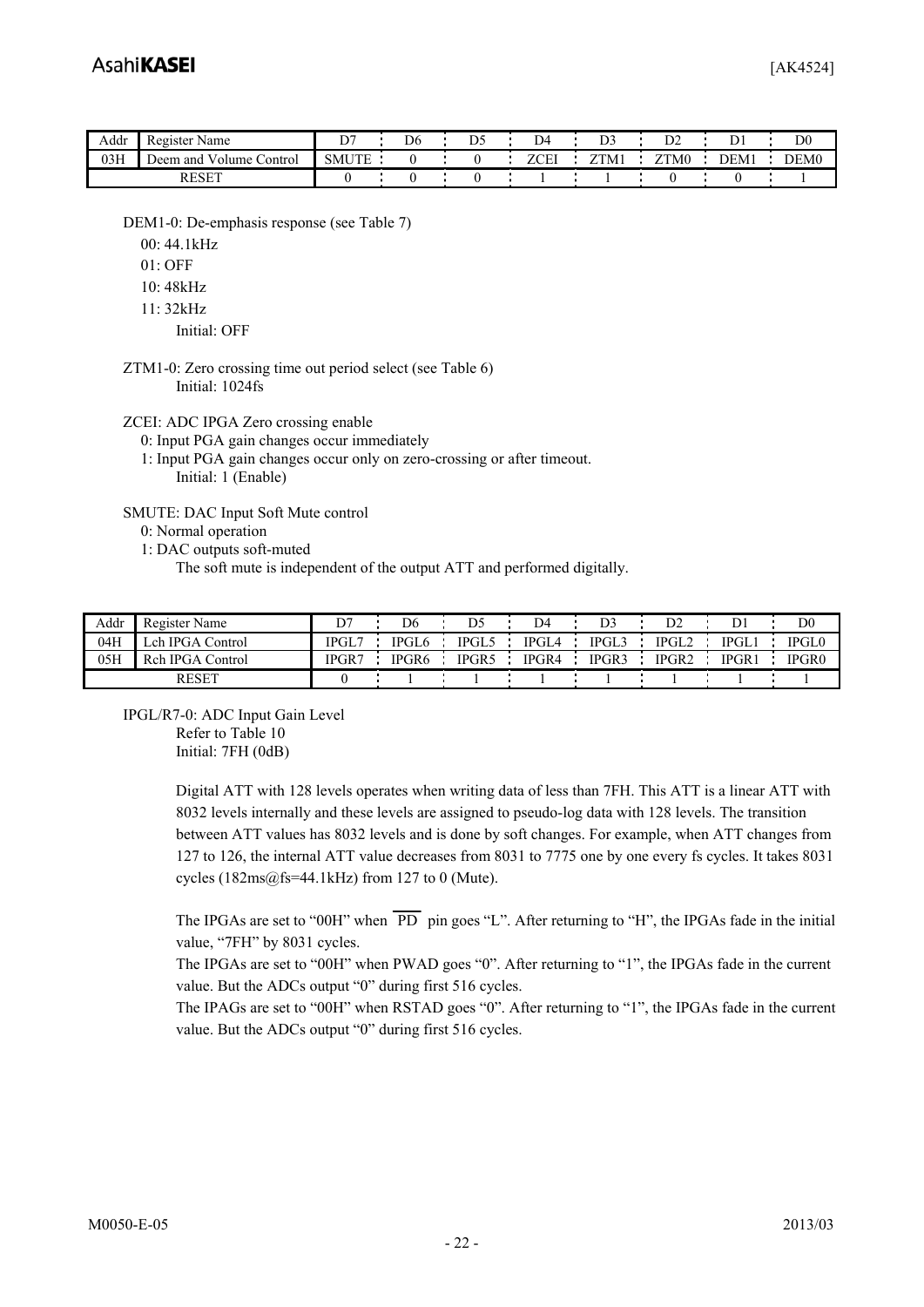| Data                    | Internal<br>(DATT)         | Gain (dB)               | Step width (dB)             |                                                    |
|-------------------------|----------------------------|-------------------------|-----------------------------|----------------------------------------------------|
| $255 - 165$             | $\overline{\phantom{0}}$   | $+18$                   | $\overline{\phantom{0}}$    |                                                    |
| 164                     | $\frac{1}{2}$              | $+18$                   | $\overline{\phantom{a}}$    |                                                    |
| 163                     | $\blacksquare$             | $+17.5$                 | 0.5                         | <b>IPGA</b>                                        |
| 162                     | $\blacksquare$             | $+17$                   | 0.5                         |                                                    |
| $\ddot{\cdot}$          | $\frac{1}{2}$              |                         | 0.5                         | Analog volume with 0.5dB step                      |
| 130                     | $\overline{\phantom{a}}$   | $+1.0$                  | 0.5                         |                                                    |
| 129                     | $\blacksquare$             | $+0.5$                  | 0.5                         |                                                    |
| 128                     | $\overline{\phantom{0}}$   | $\boldsymbol{0}$        | 0.5                         |                                                    |
| 127                     | 8031                       | $\boldsymbol{0}$        | $\blacksquare$              |                                                    |
| 126                     | 7775                       | $-0.28$                 | 0.28                        |                                                    |
| 125                     | 7519                       | $-0.57$                 | 0.29                        |                                                    |
| $\ddot{\cdot}$          | $\vdots$                   | $\ddot{\cdot}$          | $\ddot{\ddot{\phantom{1}}}$ |                                                    |
| 112                     | 4191                       | $-5.65$                 | 0.51                        |                                                    |
| 111                     | 3999                       | $-6.06$                 | 0.41                        |                                                    |
| 110                     | 3871                       | $-6.34$                 | 0.28                        | <b>IATT</b>                                        |
|                         | $\frac{1}{2}$              |                         |                             | External 128 levels are converted to internal      |
| 96                      | 2079                       | $-11.74$                | 0.52                        | 8032 linear levels of DATT. Internal DATT          |
| 95                      | 1983                       | $-12.15$                | 0.41                        | soft-changes between DATAs.                        |
| 94                      | 1919                       | $-12.43$                | 0.28                        |                                                    |
| $\ddot{\cdot}$          | $\ddot{\ddot{\phantom{}}}$ | $\vdots$                | $\div$                      | DATT=2 $\text{\textdegree{m}}$ x (2 x 1 + 33) – 33 |
| 80                      | 1023                       | $-17.90$                | 0.53                        |                                                    |
| 79                      | 975                        | $-18.32$                | 0.42                        | m: MSB 3-bits of data                              |
| 78                      | 943                        | $-18.61$                | 0.29                        | l: LSB 4-bits of data                              |
| $\overline{\mathbb{R}}$ | $\mathbb{R}$               | $\ddot{\cdot}$          | $\overline{1}$              |                                                    |
| 64                      | 495                        | $-24.20$                | 0.54                        |                                                    |
| 63                      | 471                        | $-24.64$                | 0.43                        |                                                    |
| 62                      | 455                        | $-24.94$                | 0.30                        |                                                    |
| $\ddot{\cdot}$          | $\pm$                      | $\pm$                   | $\ddot{\ddot{\psi}}$        |                                                    |
| 48                      | 231                        | $-30.82$                | 0.58                        |                                                    |
| 47                      | 219                        | $-31.29$                | 0.46                        |                                                    |
| 46                      | 211                        | $-31.61$                | 0.32                        |                                                    |
| $\pm$                   | $\therefore$               | $\pm$                   | $\pm$                       |                                                    |
| 32                      | 99                         | $-38.18$                | 0.67                        |                                                    |
| 31                      | 93                         | $-38.73$                | 0.54                        |                                                    |
| 30                      | 89                         | $-39.11$                | 0.38                        |                                                    |
| $\ddot{\cdot}$          | $\ddot{\cdot}$             | $\ddot{\cdot}$          | $\ddot{\ddot{z}}$           |                                                    |
| $\overline{16}$         | 33                         | $-47.73$                | 0.99                        |                                                    |
| 15                      | $30\,$                     | $-48.55$                | 0.83                        |                                                    |
| 14                      | 28                         | $-49.15$                | 0.60                        |                                                    |
| $\ddot{\cdot}$          | $\vdots$                   | $\langle \cdot \rangle$ | $\mathbb{R}^2$              |                                                    |
| 5                       | $10\,$                     | $-58.10$                | 1.58                        |                                                    |
| $\overline{4}$          | $\,8\,$                    | $-60.03$                | 1.94                        |                                                    |
| $\overline{\mathbf{3}}$ | 6                          | $-62.53$                | 2.50                        |                                                    |
| $\overline{2}$          | $\overline{\mathcal{A}}$   | $-66.05$                | 3.52                        |                                                    |
| $\,1$                   | $\sqrt{2}$                 | $-72.07$                | 6.02                        |                                                    |
| $\boldsymbol{0}$        | $\boldsymbol{0}$           | <b>MUTE</b>             |                             |                                                    |

Table 10. IPGA code table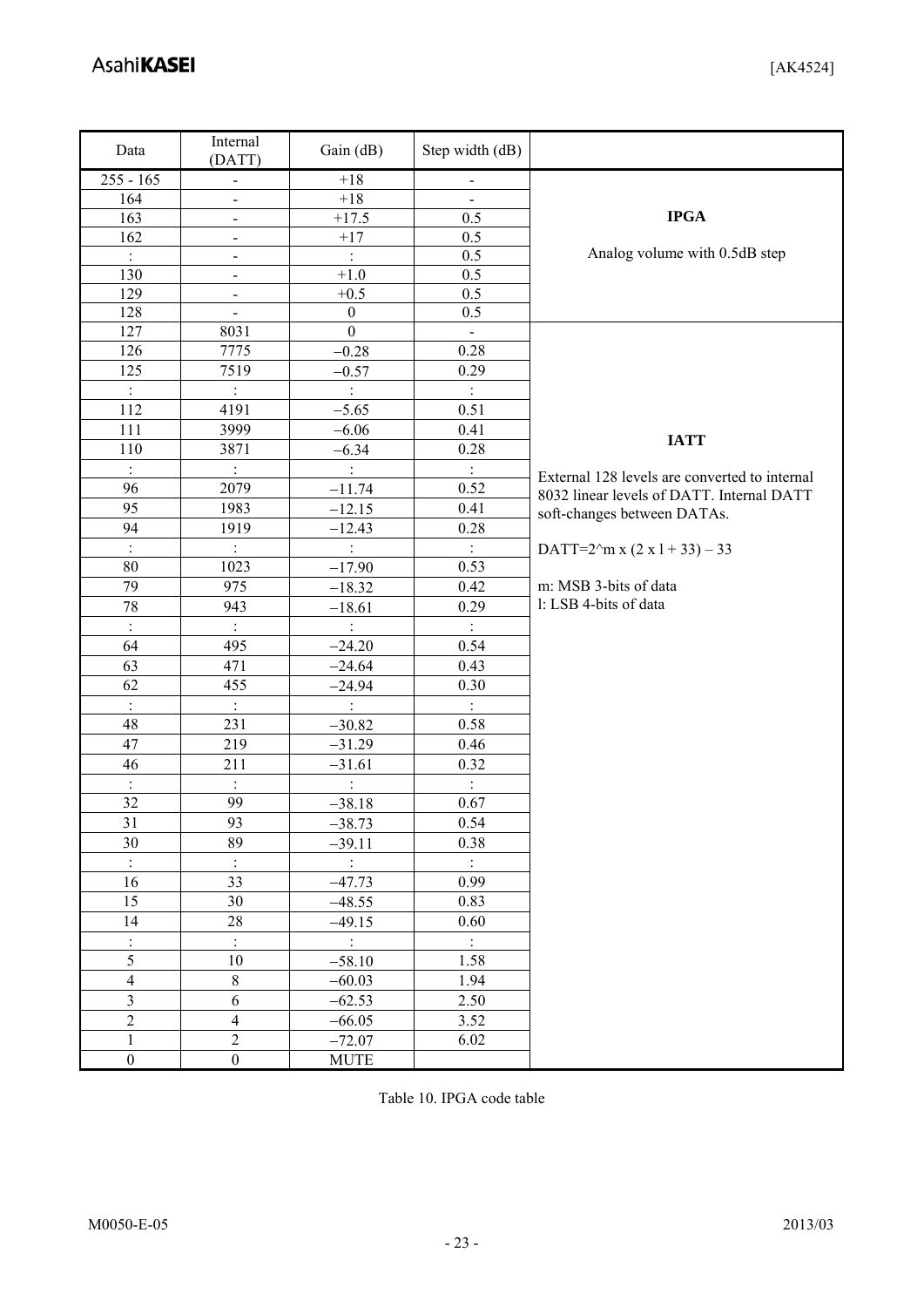| Addr | Register Name                  | D6               | D4.     | D3    | D2    | D1   | D0     |
|------|--------------------------------|------------------|---------|-------|-------|------|--------|
| 06H  | $Lch$ OATT $\Gamma$<br>Control |                  | A TTI 4 |       |       |      | . TTLG |
| 07H  | Reh OATT Control               | $\Delta$<br>l Ko | ATTR4   | ATTR3 | \TTR2 | TTR1 | TTR0   |
|      | <b>RESET</b>                   |                  |         |       |       |      |        |

ATTL/R6-0: DAC ATT Level

Refer to Table 11

Initial: 7FH (0dB)

The AK4524 includes digital ATT with 128 levels equivalent to ADC's.

The OATTs are set to "00H" when  $\overline{PD}$  pin goes "L". After returning to "H", the OATTs fade in the initial value, "7FH" by 8031 cycles.

The OATTs are set to "00H" when PWDA goes "0". After returning to "1", the OATTs fade in the current value.

The OATTs are set to "00H" when RSTDA goes "0". Afer returning to "1", the OATTs fade in the current Value.

![](_page_23_Figure_10.jpeg)

Figure 9. ATT characteristics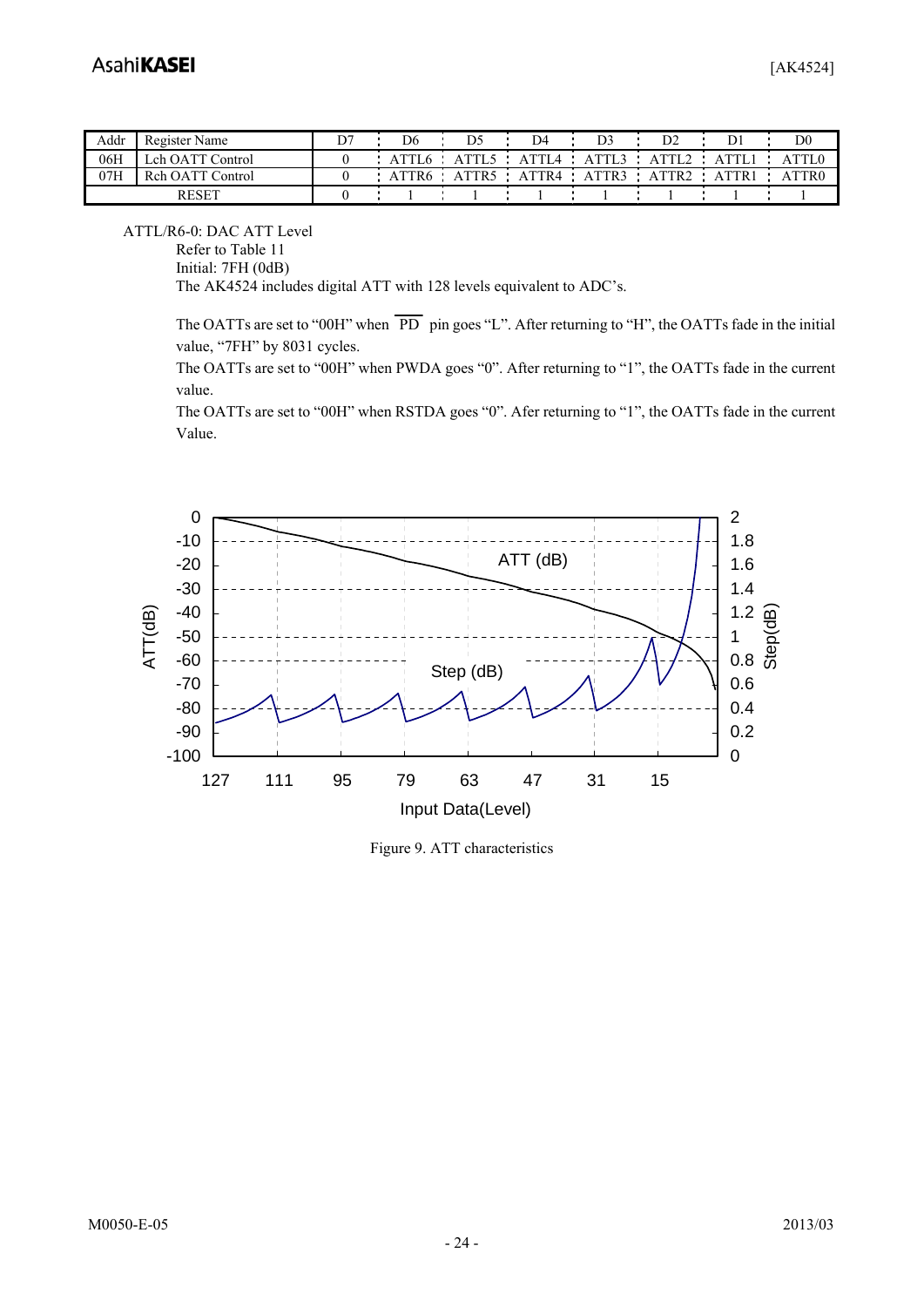| Data                        | Internal<br>(DATT)            | Gain (dB)                     | Step width (dB)             |                                               |
|-----------------------------|-------------------------------|-------------------------------|-----------------------------|-----------------------------------------------|
| 127                         | 8031                          | $\boldsymbol{0}$              |                             |                                               |
| 126                         | 7775                          | $-0.28$                       | 0.28                        |                                               |
| 125                         | 7519                          | $-0.57$                       | 0.29                        |                                               |
| $\ddot{\ddot{\varepsilon}}$ | $\ddot{\ddot{\zeta}}$         | $\div$                        | $\ddot{\ddot{\zeta}}$       |                                               |
| 112                         | 4191                          | $-5.65$                       | 0.51                        |                                               |
| 111                         | 3999                          | $-6.06$                       | 0.41                        |                                               |
| 110                         | 3871                          | $-6.34$                       | 0.28                        | <b>OATT</b>                                   |
| $\ddot{\ddot{\varepsilon}}$ | $\pm$                         | $\mathbb{C}^{\mathbb{Z}}$     | $\frac{1}{2}$               | External 128 levels are converted to internal |
| 96                          | 2079                          | $-11.74$                      | 0.52                        | 8032 linear levels of DATT. Internal DATT     |
| 95                          | 1983                          | $-12.15$                      | 0.41                        | soft-changes between DATAs.                   |
| 94                          | 1919                          | $-12.43$                      | 0.28                        |                                               |
| $\overline{1}$              | $\ddot{\ddot{\phantom{0}}}\,$ | $\div$                        | $\mathbb{C}^2$              | DATT=2 $\text{m x}$ (2 x 1 + 33) – 33         |
| 80                          | 1023                          | $-17.90$                      | 0.53                        |                                               |
| 79                          | 975                           | $-18.32$                      | 0.42                        | m: MSB 3-bits of data                         |
| 78                          | 943                           | $-18.61$                      | 0.29                        | l: LSB 4-bits of data                         |
| $\pm$                       | $\ddot{\ddot{\phantom{1}}}$   | $\div$                        | $\mathbb{R}^2$              |                                               |
| 64                          | 495                           | $-24.20$                      | 0.54                        |                                               |
| 63                          | 471                           | $-24.64$                      | 0.43                        |                                               |
| 62                          | 455                           | $-24.94$                      | 0.30                        |                                               |
| $\ddot{\cdot}$              | $\pm$                         | $\mathbb{R}^2$                | $\pm$                       |                                               |
| 48                          | 231                           | $-30.82$                      | 0.58                        |                                               |
| 47                          | 219                           | $-31.29$                      | 0.46                        |                                               |
| 46                          | 211                           | $-31.61$                      | 0.32                        |                                               |
| $\vdots$                    | $\frac{1}{2}$                 | $\langle \frac{1}{2} \rangle$ | $\pm$                       |                                               |
| 32                          | 99                            | $-38.18$                      | 0.67                        |                                               |
| 31                          | 93                            | $-38.73$                      | 0.54                        |                                               |
| 30                          | 89                            | $-39.11$                      | 0.38                        |                                               |
| $\pm$                       | $\ddot{\cdot}$                | $\div$                        | $\ddot{\ddot{\varepsilon}}$ |                                               |
| 16                          | 33                            | $-47.73$                      | 0.99                        |                                               |
| 15                          | 30                            | $-48.55$                      | 0.83                        |                                               |
| 14                          | 28                            | $-49.15$                      | 0.60                        |                                               |
| $\vdots$                    | $\ddot{\cdot}$                | $\cdot$                       | $\vdots$                    |                                               |
| $\mathfrak s$               | 10                            | $-58.10$                      | 1.58                        |                                               |
| $\overline{\mathcal{L}}$    | 8                             | $-60.03$                      | 1.94                        |                                               |
| $\mathfrak{Z}$              | 6                             | $-62.53$                      | 2.50                        |                                               |
| $\overline{2}$              | $\overline{\mathcal{L}}$      | $-66.05$                      | 3.52                        |                                               |
| $\mathbf{1}$                | $\overline{2}$                | $-72.07$                      | 6.02                        |                                               |
| $\boldsymbol{0}$            | $\boldsymbol{0}$              | <b>MUTE</b>                   |                             |                                               |

Table 11. OATT code table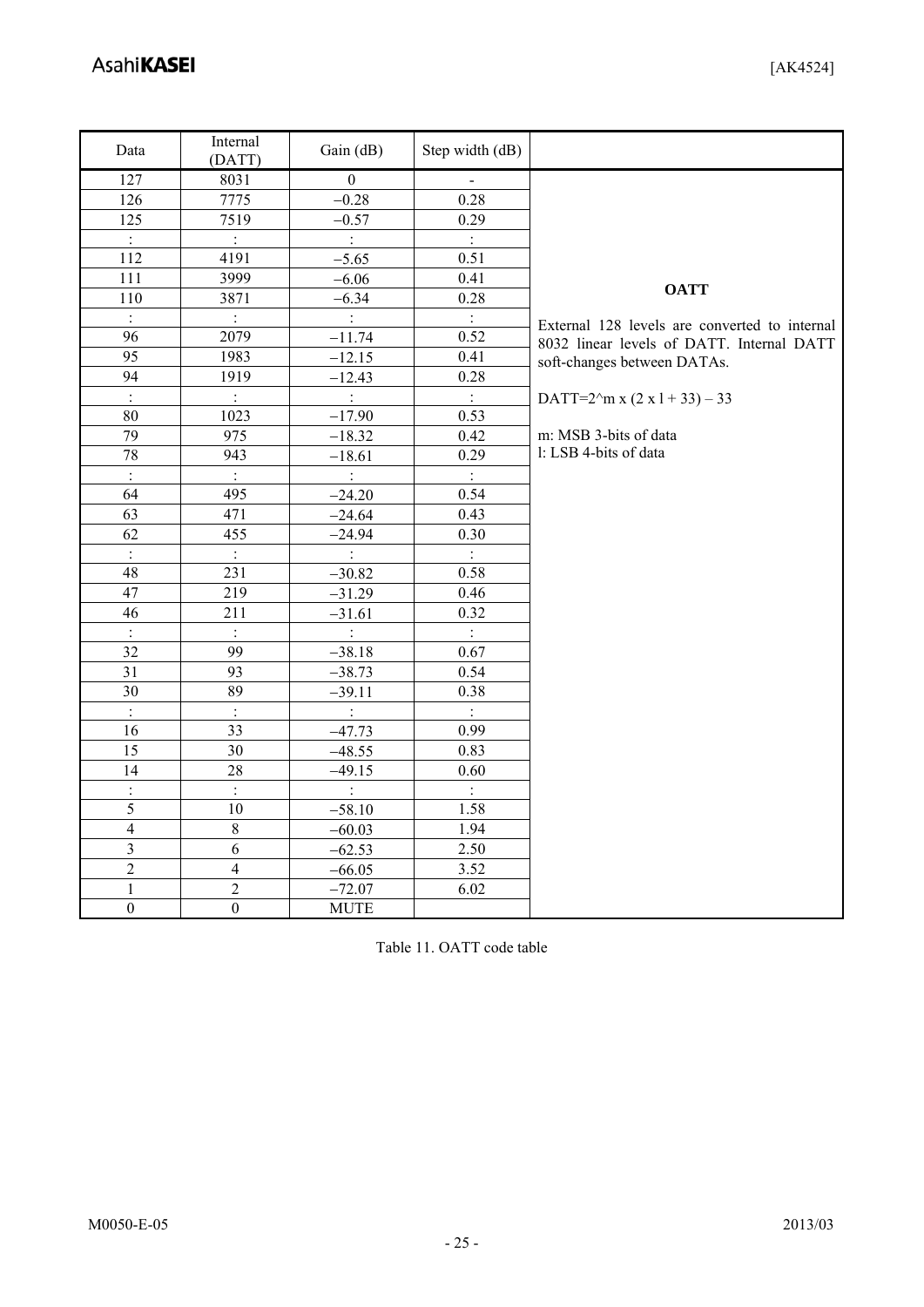#### **SYSTEM DESIGN**

Figure 10 & Figure 11 show the system connection diagram. This is an example which the AK4524 operates at X'tal mode. In case of external clock mode, please refer to Figure 11. An evaluation board (AKD4524) is available which demonstrates application circuits, the optimum layout, power supply arrangements and measurement results.

![](_page_25_Figure_4.jpeg)

Notes:

- X'tal Oscillation circuit is specified from 11.2896MHz to 24.576MHz.
- AGND and DGND of AK4524 should be distributed separately from the ground of external controller etc.
- When AOUT+/− drives some capacitive load, some resistor should be added in series between AOUT+/− and capacitive load.
- All input pins except pull-down pin (TEST) should not be left floating.

Figure 10. Typical Connection Diagram (X'tal mode)

| X'tal Frequency                  |      |
|----------------------------------|------|
| 11.2896MHz, 12.288MHz            | 33pF |
| 16.384MHz, 16.9344MHz, 18.432MHz | 15pF |
| 22.5792MHz, 24.576MHz            | 10pF |

Table 12. External capacitance example for X'tal (Please contact X'tal oscillator manufacturer)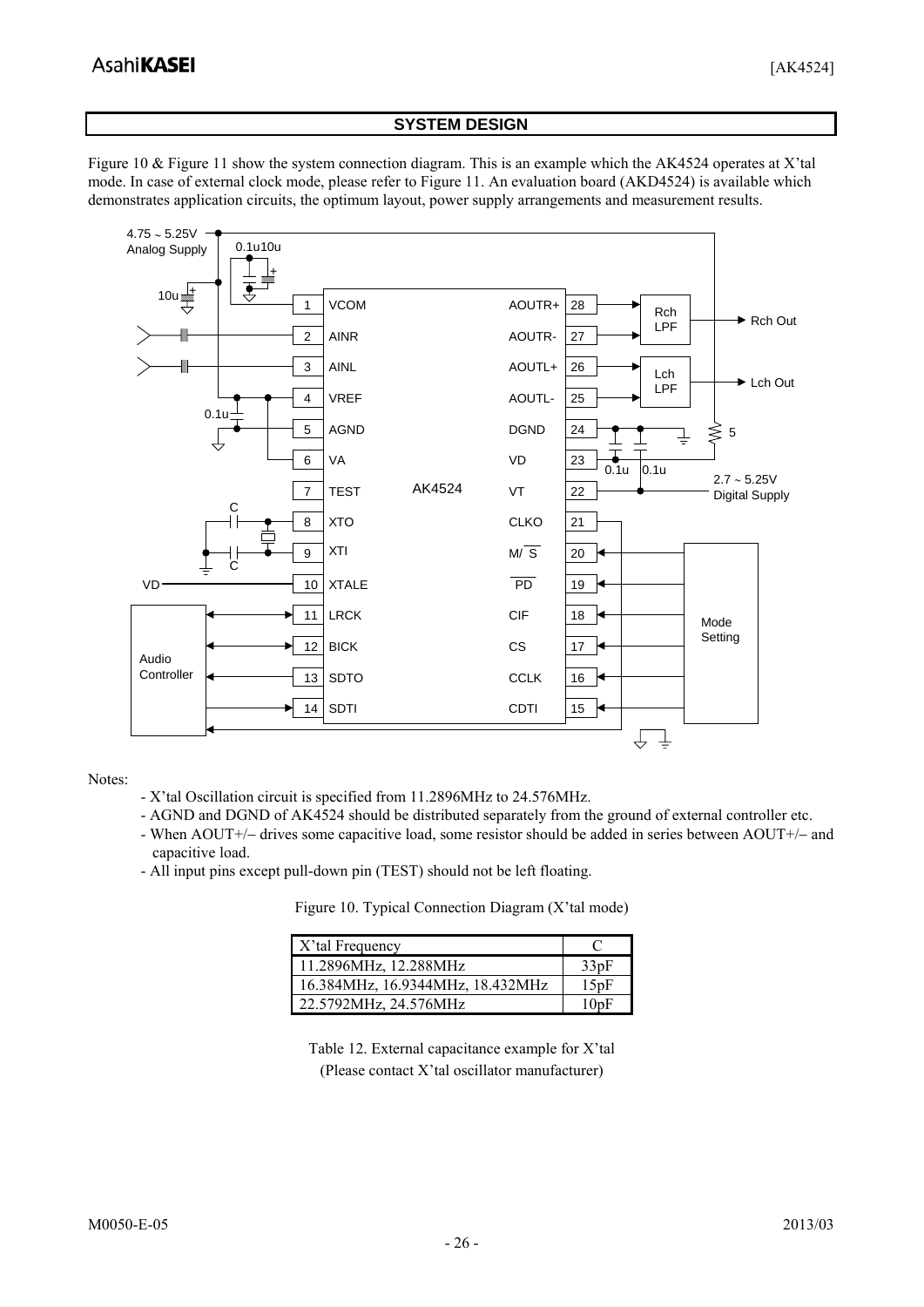![](_page_26_Figure_2.jpeg)

Figure 11. Typical Connection Diagram (EXT clock mode)

## **1. Grounding and Power Supply Decoupling**

The AK4524 requires careful attention to power supply and grounding arrangements. VA and VD are usually supplied from analog supply in system. Alternatively if VA and VD are supplied separately, the power up sequence is taken care. VT is a power supply pin to interface with the external ICs and is supplied from digital supply in system. AGND and DGND of the AK4524 should be connected to analog ground plane. System analog ground and digital ground should be connected together near to where the supplies are brought onto the printed circuit board. Decoupling capacitors should be as near to the AK4524 as possible, with the small value ceramic capacitor being the nearest.

## **2. Voltage Reference**

The differential voltage between VREF and AGND sets the analog input/output range. VREF pin is normally connected to VA with a 0.1uF ceramic capacitor. VCOM is a signal ground of this chip. An electrolytic capacitor 10uF parallel with a 0.1uF ceramic capacitor attached to VCOM pin eliminates the effects of high frequency noise. No load current may be drawn from VCOM pin. All signals, especially clocks, should be kept away from the VREF and VCOM pins in order to avoid unwanted coupling into the AK4524.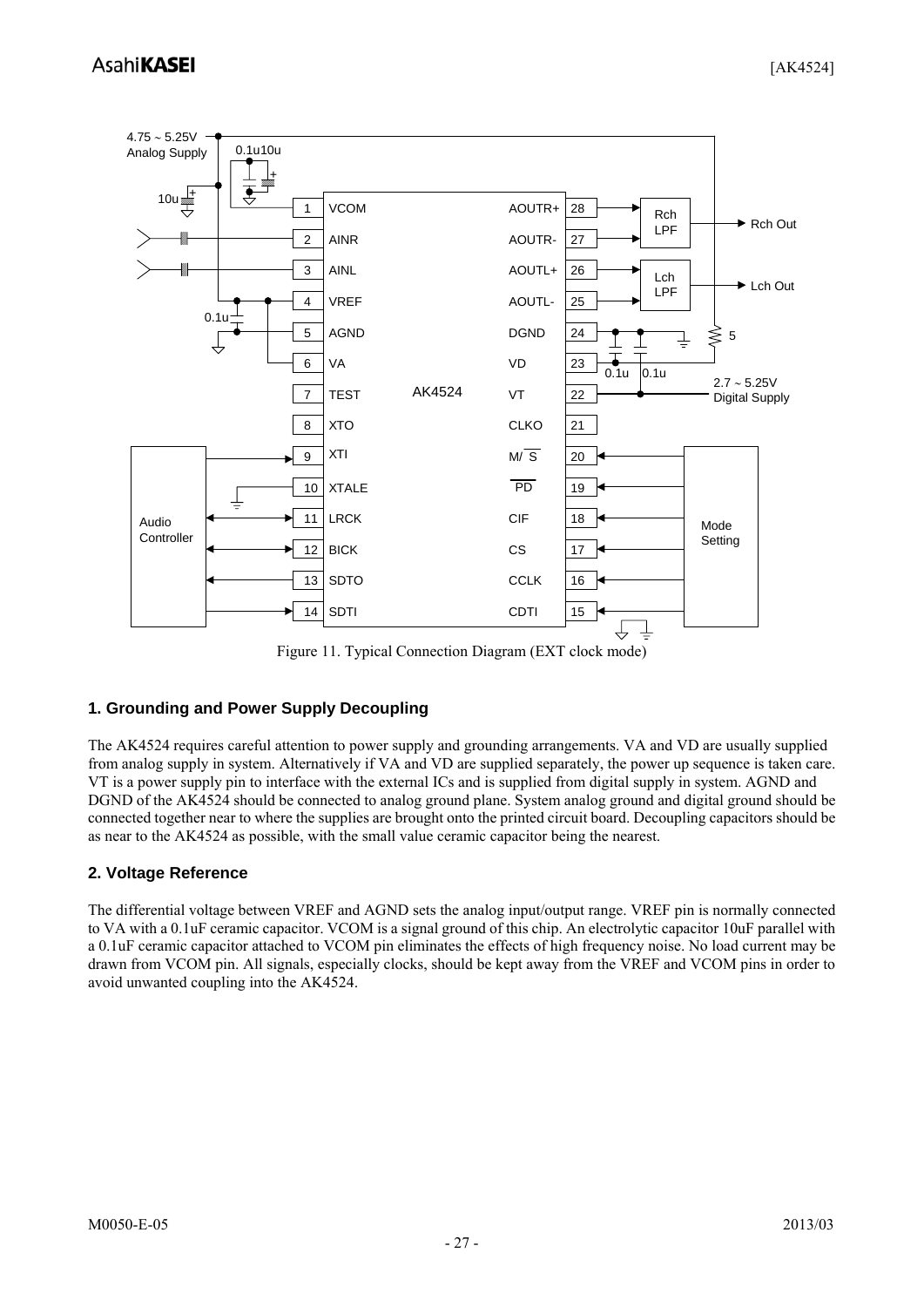## **3. Analog Inputs**

The IPGA inputs are single-ended and the input resistance  $5k\Omega$  (min). The input signal range scales with the VREF voltage and nominally 0.58 x VREF Vpp centered in the internal common voltage (about VA/2). Usually the input signal is AC coupled with capacitor. The cut-off frequency is  $f c = (1/2\pi RC)$ . The AK4524 can accept input voltages from AGND to VA. The ADC output data format is 2's complement. The output code is 7FFFFFH(@24bit) for input above a positive full scale and 800000H( $@24$ bit) for input below a negative fill scale. The ideal code is 000000H( $@24$ bit) with no input signal. The DC offset including ADC own DC offset removed by the internal HPF.

The AK4524 samples the analog inputs at 64fs. The digital filter rejects noise above the stopband except for multiples of 64fs. The AK4524 includes an anti-aliasing filter (RC filter) to attenuate a noise around 64fs.

#### **4. Analog Outputs**

The analog outputs are full differential outputs and nominally 0.54 x VREF Vpp centered in the internal common voltage (about VA/2). The differential outputs are summed externally, Vout = (AOUT+)−(AOUT−) between AOUT+ and AOUT−. If the summing gain is 1, the output range is 5.4Vpp (typ@VREF=5V). The bias voltage of the external summing circuit is supplied externally. The input data format is 2's complement. The output voltage is a positive full scale for 7FFFFFH(@24bit) and a negative full scale for 800000H(@24bit). The ideal AOUT is 0V for 000000H(@24bit).

The internal switched-capacitor filter and the external LPF attenuate the noise generated by the delta-sigma modulator beyond the audio passband.

Differential outputs can eliminate any DC offset on analog outputs without using capacitors. Figure 12 to Figure 14 show the example of external op-amp circuit summing the differential outputs.

![](_page_27_Figure_9.jpeg)

Figure 12. External 2nd order LPF Example (using single supply op-amp)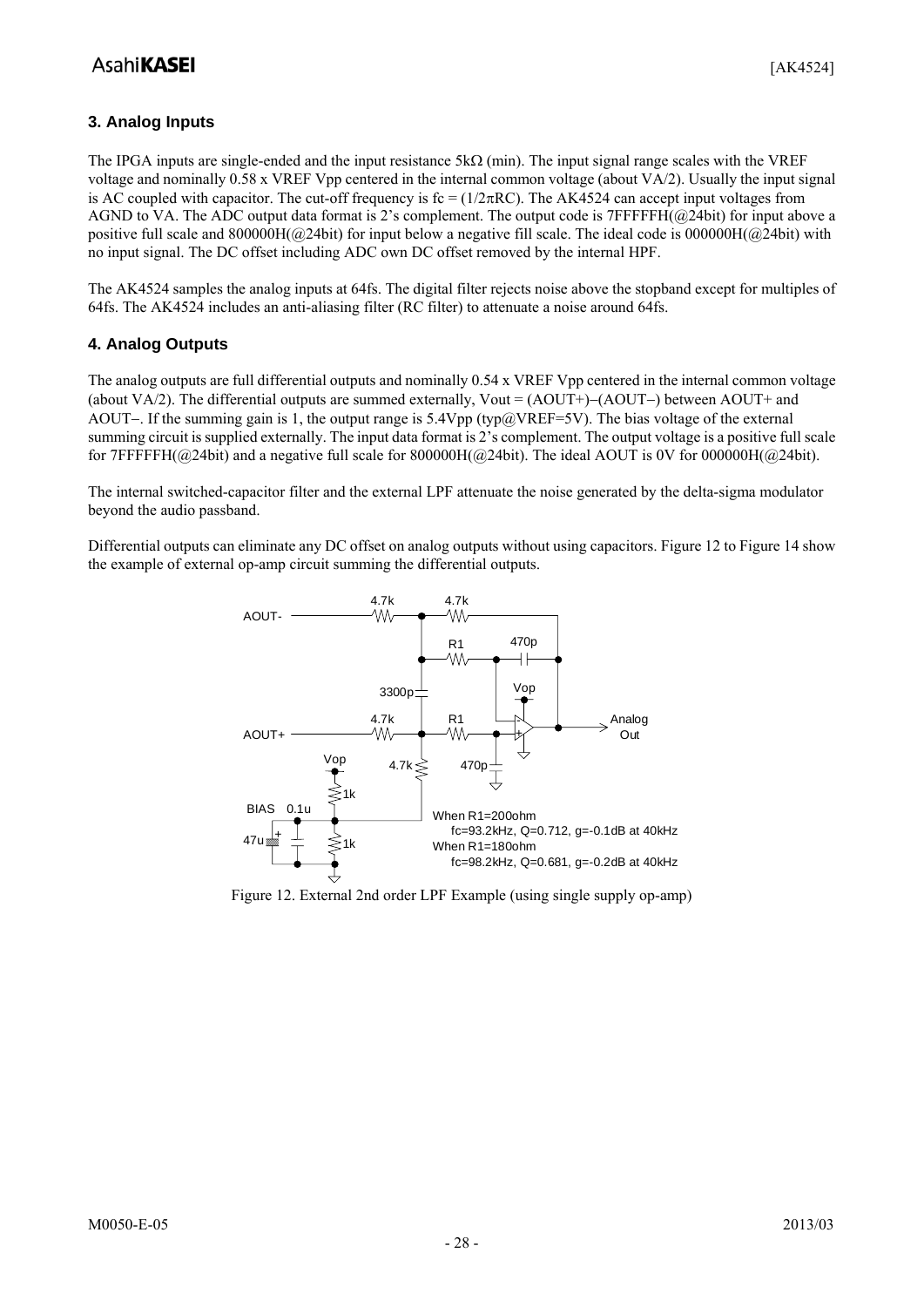![](_page_28_Figure_2.jpeg)

Figure 13. External 2nd order LPF Example (using dual supply op-amp)

![](_page_28_Figure_4.jpeg)

Figure 14. External low cost 1st order LPF Example (using dual supply op-amp)

## **Peripheral I/F Example**

The digital inputs of the AK4524 are TTL inputs and can accept the signal of device with a nominal 3V supply. The digital output can interface with the peripheral device with a nominal 3V supply when the VT supply operates at a nominal 3V supply.

![](_page_28_Figure_8.jpeg)

Figure 15. Power supply connection example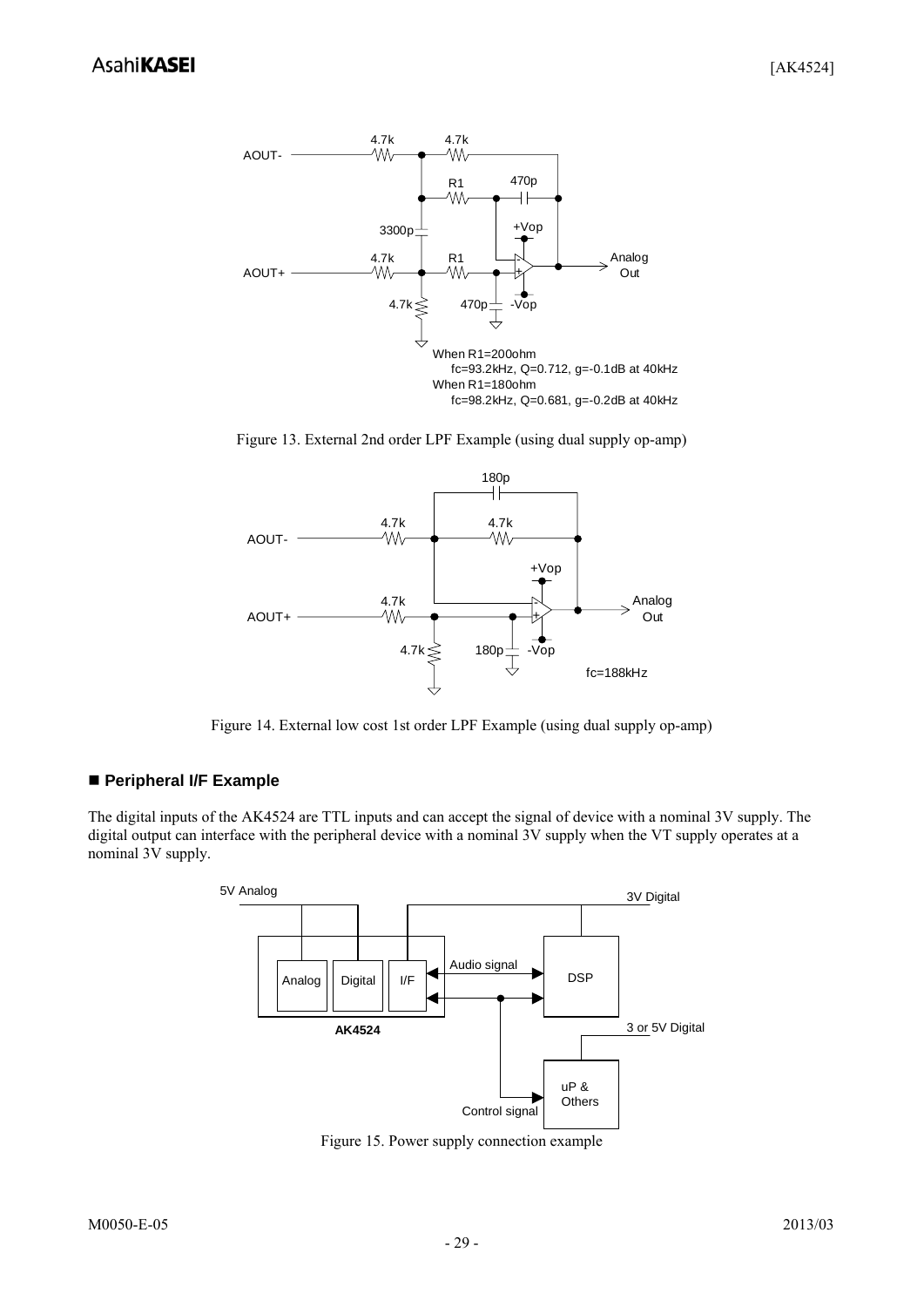#### **PACKAGE**

![](_page_29_Figure_3.jpeg)

## **Package & Lead frame material**

| Package molding compound:     | Epoxy        |
|-------------------------------|--------------|
| Lead frame material:          | Cu           |
| Lead frame surface treatment: | Solder plate |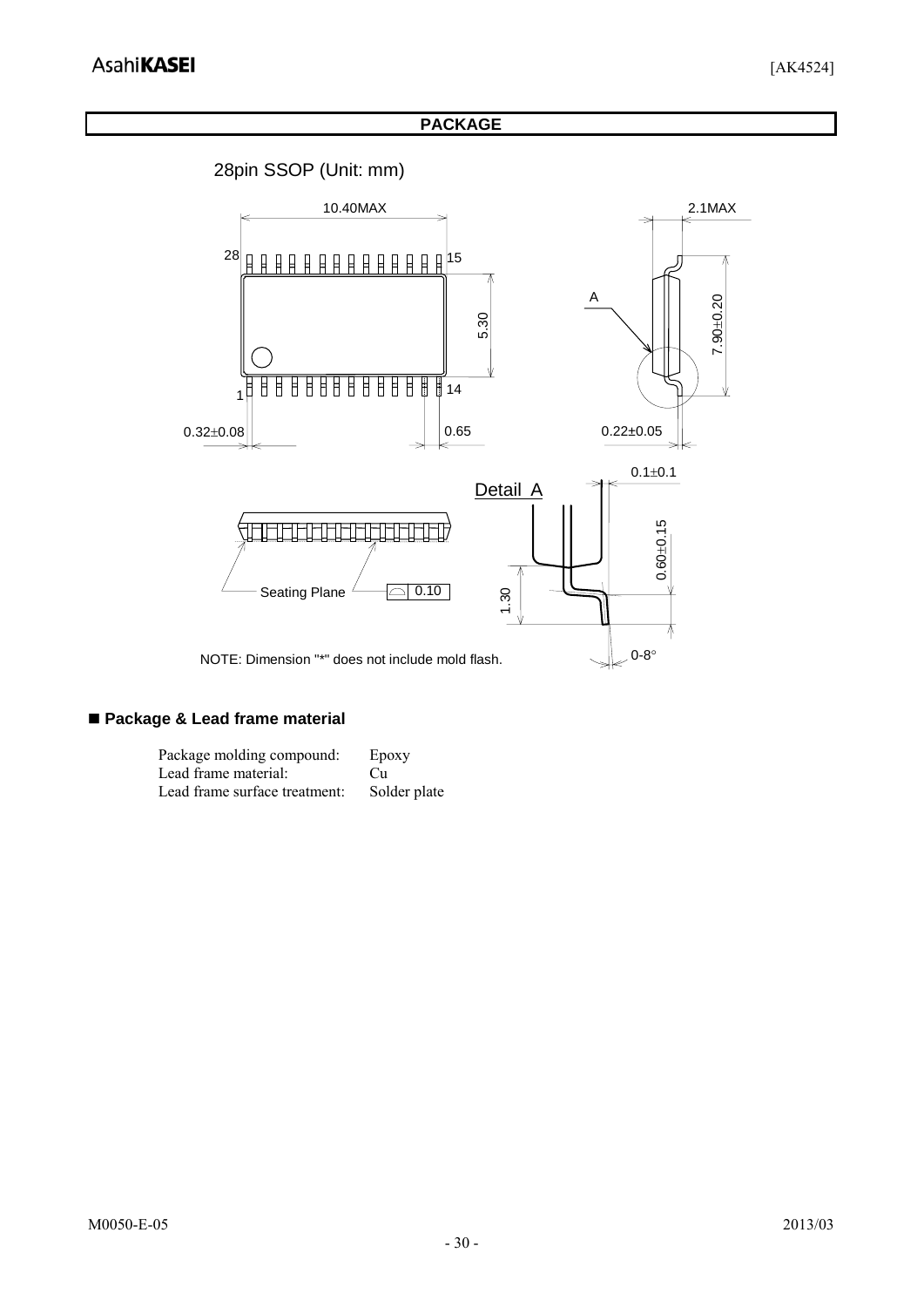![](_page_30_Figure_2.jpeg)

XXXBYYYYC: Date code identifier

XXXB: Lot number (X: Digit number, B: Alpha character) YYYYC: Assembly date (Y: Digit number, C: Alpha character)

|              |                |                         | <b>REVISION HISTORY</b> |                                                                                  |
|--------------|----------------|-------------------------|-------------------------|----------------------------------------------------------------------------------|
|              |                |                         |                         |                                                                                  |
| Date (Y/M/D) | Revision       | Reason                  | Page                    | Contents                                                                         |
| 98/12/05     | 0 <sub>0</sub> | <b>First Edition</b>    |                         |                                                                                  |
| 99/05/25     | 01             | Error                   | 19, 24                  | Addr:07H, D5: ATTL5 $\rightarrow$ ATTR5                                          |
|              |                | Correction              | 28                      | 3. Analog Input, Line 2: Usually the signal input $\sim$                         |
|              |                |                         | 31                      | "INPORTANT NOTICE" was added.                                                    |
| 99/11/17     | 02             | Specification<br>Change | 3, 5                    | Ambient Temperature: $-10 \sim 70^{\circ}$ C $\rightarrow -20 \sim 85^{\circ}$ C |
|              |                | Error                   | 10                      | Timing Diagram, Clock Timing                                                     |
|              |                | Correction              |                         | MCLK Input Level: $1.5V \rightarrow VIL$ , VIH                                   |
|              |                |                         |                         | CLKO Output Level: VIH, VIL $\rightarrow$ 50%VT                                  |
|              |                |                         |                         | Timing Diagram, Audio Interface Timing (Slave)                                   |
|              |                |                         |                         | SDTO Output Level: VIH, VIL $\rightarrow$ 50%VT                                  |
|              |                |                         | 11                      | Timing Diagram, Audio Interface Timing (Master)                                  |
|              |                |                         |                         | LRCK Output Level: VIH, VIL $\rightarrow$ 50%VT                                  |
|              |                |                         |                         | BICK Output Level: VIH, VIL $\rightarrow$ 50%VT                                  |
|              |                |                         |                         | SDTO Output Level: VIH, VIL $\rightarrow$ 50%VT                                  |
|              |                | Description             | 12, 13, 15              | System Clock Table 1, 2, 3, 6                                                    |
|              |                | Change                  |                         |                                                                                  |
| 04/01/07     | 03             | Error                   | $\overline{7}$          | FILTER CHARACTERISTICS                                                           |
|              |                | Correction              |                         | ADC Passband $22.20 \rightarrow 20.20$                                           |
| 12/01/12     | 04             | Specification           | 1, 3, 30, 31            | AK4524VF was deleted. (28pin VSOP)                                               |
|              |                | Change                  |                         | AK4524VM was added. (28pin SSOP)                                                 |
|              |                |                         |                         | Ordering Guide was changed.                                                      |
|              |                |                         |                         | PACKAGE was changed.                                                             |
|              |                |                         |                         | MARKING was changed.                                                             |
| 13/03/08     | 05             | Error                   | 31                      | <b>MARKING</b>                                                                   |
|              |                | Correction              |                         | Marking drawing was changed.                                                     |